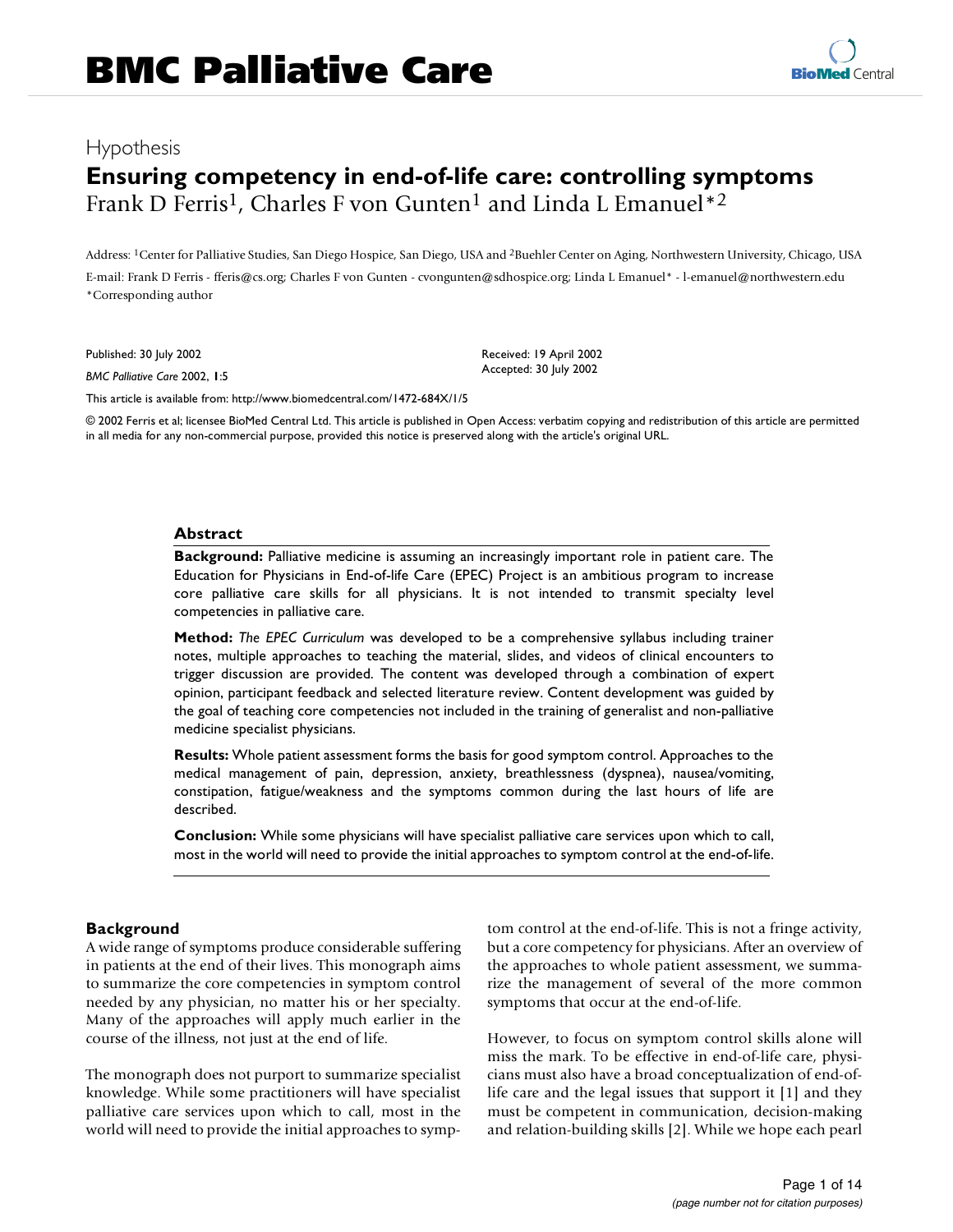can improve a physician's practice, the complete *Education for Physicians on End-of-life Care (EPEC) Curriculum* should be mastered in order to be fully effective. [3]

## **Methods**

To increase physician knowledge of new developments in palliation and their level of clinical competence in end-oflife care, the Institute for Ethics at the American Medical Association, with support from the Robert Wood Johnson Foundation, embarked on the Education for Physicians on End-of-life Care (EPEC) Project. The overall goal of the EPEC Project is to teach physicians how to provide better care to terminally ill patients. The overall method is to use a "train-the-trainer" dissemination model. The central hypothesis is that a core curriculum designed, written and taught by physicians using state of the art clinical knowledge and education theory, can be effective in reaching a second tier of physicians by having the newly trained physicians return to their work settings and seek to engage and educate a growing number of their peers using and adapting the provided educational materials. The project aims to improve end-of-life care through a ripple effect as the trainers educate a growing number of physicians.

A key tool of the EPEC Project was the development of the *EPEC Curriculum.* It sets out the core competencies that all physicians should have in palliative care. It was not intended to define or describe the specialty skills of a palliative medicine physician. Two Advisory Boards of 24 expert physicians in ethics, hospice, and palliative care initially recommended the curricular content and format. A team of experts with considerable clinical and research experience and expertise in physician education then developed the curriculum. Finally, it was modified based on the opinions of the first 280 physicians and other health care professionals trained to teach end-of-life care using the *EPEC Curriculum* (EPEC Trainers). The final *EPEC Curriculum* represents a synthesis of the ideas of many experts and clinicians. The information in the present manuscript is extracted from this curriculum

## **Results**

#### *Whole Patient Assessment*

Management strategies to relieve suffering in end-of-life care begin with a comprehensive assessment of the whole patient, and his or her family. This approach to assessment may be quite distinct from familiar history taking and physical examination techniques. Whole patient assessment examines a range of issues that may cause suffering. It forms the basis for setting goals of care rather than seeking problem-based solutions. The assessment process itself can be a therapeutic tool. It acknowledges the patient as a person, and conveys compassion. [4–6]

During the assessment, ask about each of the possible symptoms and the patient's functional activities, rather than about organ systems or anatomy. Because symptoms are inherently subjective, patient self-report is the gold standard for assessment [7]. Validated symptom assessment tools may assist the clinician to gain consistent insight into the patient's perception of a symptom (eg, its severity, etc). When considering diagnostic tests, assess their potential to assist relief of suffering rather than diagnosis for its own sake.

Most people with an advanced life-threatening illness experience situational and possibly pathological changes in their affect and cognitive function, and a range of emotions and fears. Fear of loss of control and dignity, abandonment, being a burden, and physical suffering can be so strong that patients desire hastened death. Screening questions to assess for depression, anxiety and cognitive impairment, and inquiries about coping responses and fears, are all important since these issues can be redressed [8,9].

While the physician may not have the skills of a social worker, he or she should be able to make an initial assessment of the patient's social and practical needs. Unresolved relationships or financial, legal, or practical matters may be sources of distress [10]. Because 30% of families spend their life savings and/or lose a source of income in order to care for the patient, it is important to know about financial status and health insurance coverage [11]. The need for practical help must be addressed; even the best of care plans may fail if the chores of day-today living are not attended to [12].

Every person has a spiritual dimension to his or her life. Whether it is understood in frankly religious terms, or in terms of personal meaning and the mystery of life, studies suggest that patients welcome inquiry about their spiritual issues [13,14]. While a chaplain or skilled pastor usually administers spiritual care, the physician must consider the possibility that spiritual pain also manifests itself as physical, mental, or social distress.

Equipped with a full assessment of the nature and context of the issues that are causing suffering for the patient and family, the physician can then address each issue in turn. The following addresses some of the most common physical issues and some touches on some of the related family or social issues they raise.

## *Pain*

Pain occurs frequently in end-of-life care. It can be acute or chronic [15].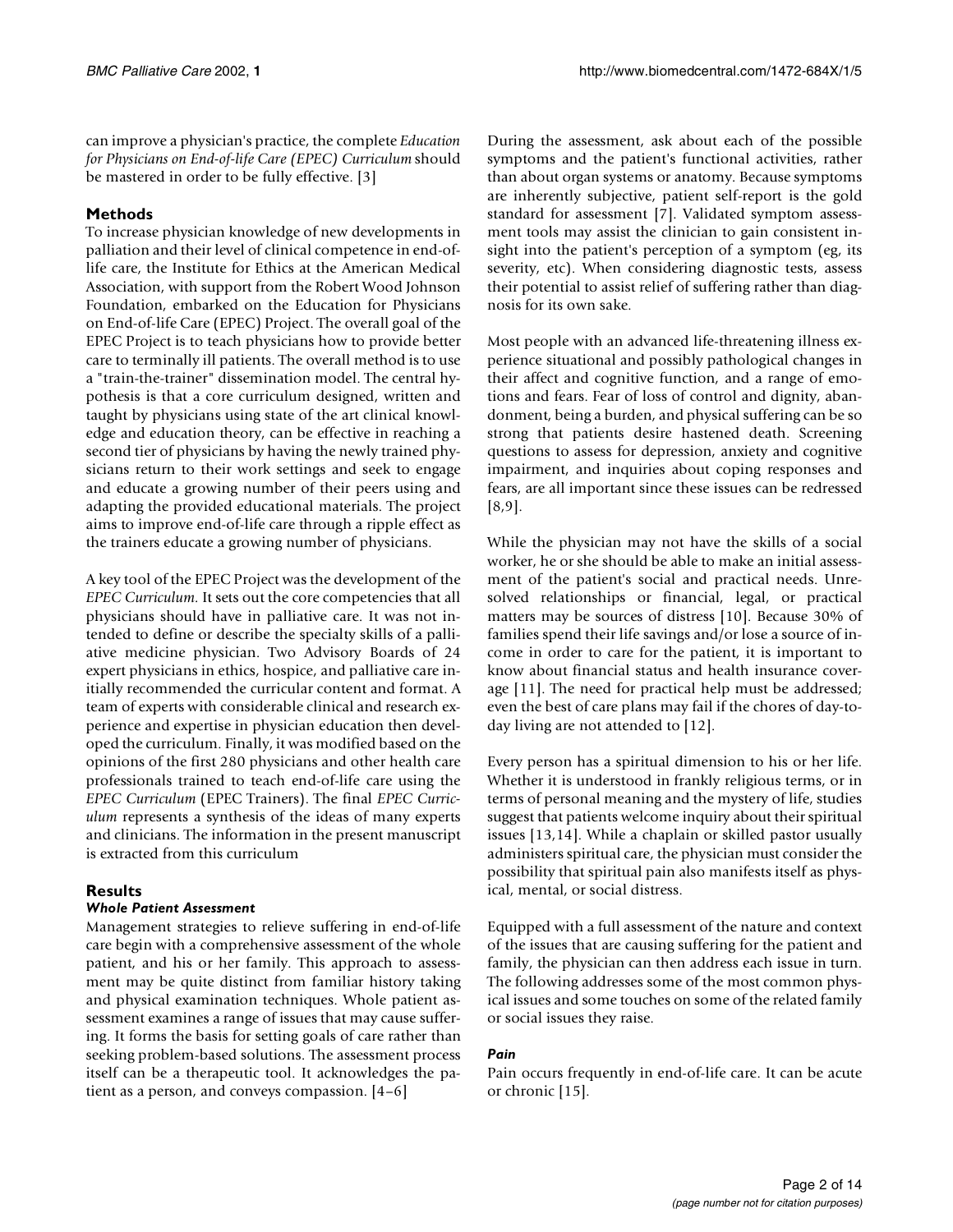Pain can be nociceptive or neuropathic in origin. The patient's description, physical findings, and the results of laboratory tests and imaging studies will usually be sufficient for a provisional diagnosis [16]. Nociceptive pain involves direct stimulation of intact mechanical, chemical, or thermal nociceptors, and transmission of electrical signals along normally functioning nerves. Patients may describe this as sharp, aching, and/or throbbing pain that is easily localized. Visceral nociceptive pain (eg, cardiac, lung, GI, GU) results from stimulation of the autonomic nervous system and may be difficult to describe or localize.

Neuropathic pain is presumed to result from disordered function of the peripheral or central nervous system due to any of many potential causes. Patients tend to describe neuropathic pain with words like burning, tingling, numbness, shooting, stabbing, or electric-like feelings.

## *Management*

Effective pain management requires a clear understanding of the etiology and neuropathophysiology of each pain, and the pharmacology of analgesics. Nociceptive pain generally responds well to opioids and/or coanalgesics. Although neuropathic pain may respond well to opioids, adjuvant analgesics (tricyclic antidepressants, anticonvulsants, antiarrhythmics, etc) are often required in combination with opioids to achieve adequate relief.

Although research is not yet conclusive, unmanaged pain itself may lead to changes in the nervous system that could reduce its responsiveness to treatment. [17–19] Equally important, unrelieved pain can have a devastating psychological effect on the individual and family [20]. As there is no reason to delay the use of analgesics, [16] initiate analgesic interventions while completing investigations and providing therapies directed against the cause of the pain (eg, radiation for a neoplasm).

Placebos have no role to play in the assessment or management of pain outside of clinical trials [21]. Neither is there rationale for concerns that appropriate doses of analgesics will "mask" signs that will prevent accurate diagnosis and treatment [22–24].

Frequently, pharmacological and non-pharmacological interventions and an interdisciplinary plan that includes other health care professionals (nurses, social workers, pharmacists, chaplains, physiotherapists, occupational therapists, child life specialists, etc) are required to manage pain effectively. Plans must be tailored to the expectations and needs of each individual patient and family. Flexibility and ongoing education of the patient, family, and all caregivers, ongoing assessment of treatment outcomes, and regular review of the plan of care are all essential [15,16]. When a plan does not control a patient's pain in a timely manner, ask for help from colleagues with more expertise.

## *WHO 3-Step Model to Guide Analgesic Dosing*

In 1986, the World Health Organization (WHO) developed a 3-step conceptual model to guide the management of cancer pain (see Figure 1) [25]. It provides a simple, well-tested model to guide the initial selection, administration, and titration of analgesics to manage the pain associated with any serious illness. When initiating or titrating analgesics, it is not necessary to traverse each step of the model sequentially; a patient with severe pain (7– 10/10 on a numerical or visual analogue scale – NAS or VAS) may need to have step 3 opioids from the outset.

## *Step 1 Analgesics*

Acetaminophen and the non-steroidal anti-inflammatory drugs (NSAIDs, including ASA) have an important role in symptom management. However, all have a ceiling effect to their analgesia (See table 1) [25]. All step 1 analgesics have a risk of adverse effects that are potentially lifethreatening.

The mechanism of action of acetaminophen is still unknown (although it is known that it does not have a peripheral anti-inflammatory effect). Typically, it is used alone or combined with other analgesics (as a coanalgesic for additive or synergistic analgesic effects). Patients who may think more is better should be cautioned that toxicity can ensue at > 4 gm acetaminophen/24 hr, particularly in patients with hepatic compromise.

NSAIDs work, at least in part, by inhibiting cyclo-oxygenase, the enzyme that converts arachidonic acid to prostaglandins. They act directly at neuro-synaptic junctions and by reducing inflammation. They can be used alone, or as coanalgesics. Extended-release NSAIDs, or those with long half-lives (eg, piroxicam), are likely to enhance adherence. Intravenous formulations are also available (eg, ketorolac). Care must be taken to anticipate the potentially adverse effects of NSAIDs (eg, gastropathy, nephropathy and inhibition of platelet aggregation) that are independent of the route of administration. The newer agents specific to the isoenzyme cyclo-oxygenase 2 may have fewer adverse effects, but are less potent and more expensive than other possible choices. There is no reason not to start with the least expensive agent for a clinical trial before moving to more expensive agents.

## *Step 2 and 3 Analgesics*

Step 2 and 3 analgesics include the pure agonist opioids, eg, codeine, fentanyl, hydrocodone, hydromorphone, morphine, and oxycodone. Those suggested for step 2 dosing combine a pure agonist opioid with either aceta-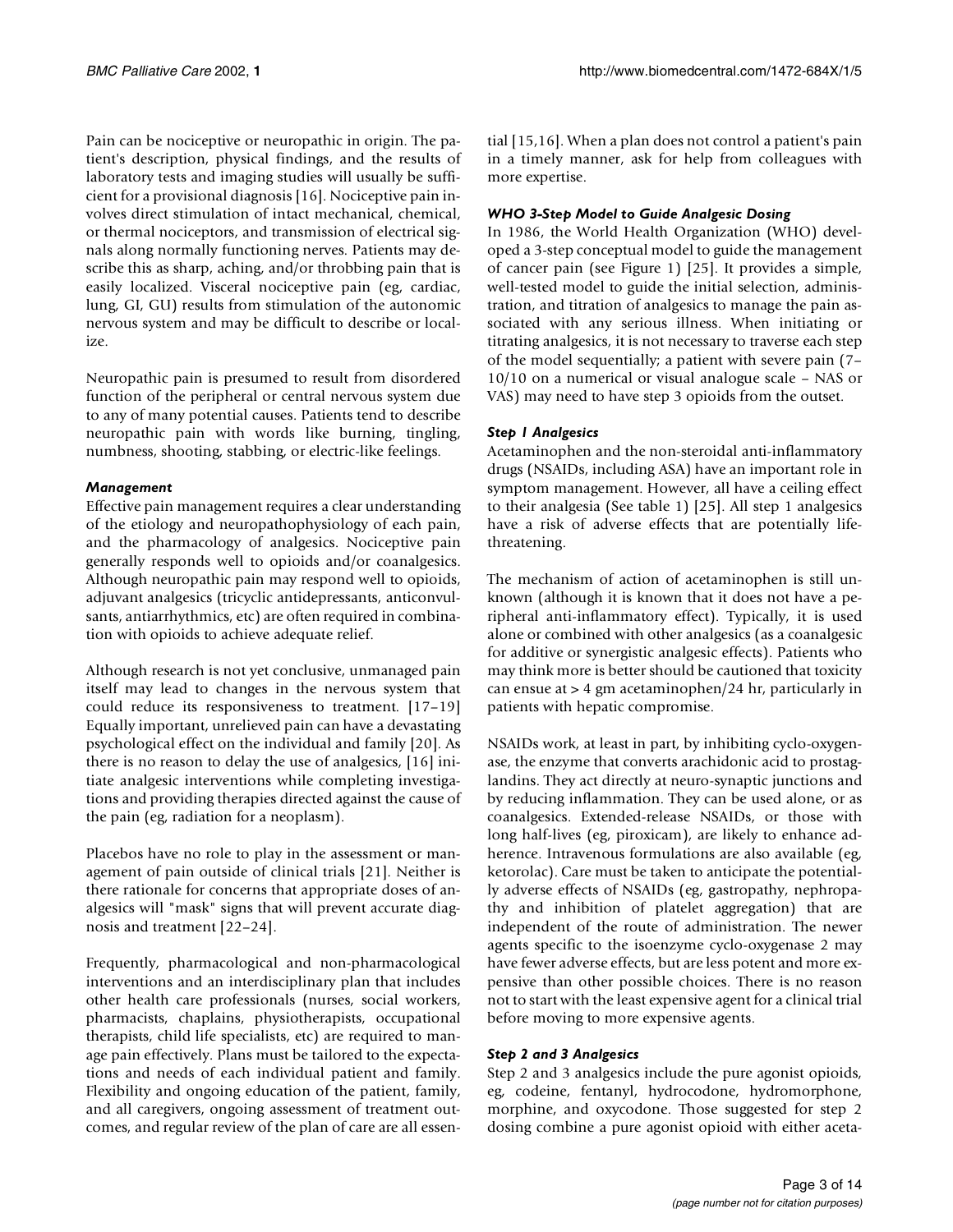



## **Figure 1**

| Table 1: Recommended Maximum Doses of Step 1 Analgesics |  |
|---------------------------------------------------------|--|
|---------------------------------------------------------|--|

| Drug                                             | <b>Recommended maximum dose</b>                                         |
|--------------------------------------------------|-------------------------------------------------------------------------|
| Acetaminophen (Tylenol)                          | $650$ mg po q4h                                                         |
| Acetylsalicylic Acid (ASA, Aspirin)              | $650$ mg po q4h                                                         |
| Ibuprofen (Motrin)                               | 800 mg po qid                                                           |
| Choline magnesium trisalicylate (Trili-<br>sate) | 1500 mg po tid                                                          |
| Diclofenac (Voltaren)                            | 50 mg po gid or 75 mg po tid SR                                         |
| Diflunisal (Dolobid)                             | 500 mg po tid                                                           |
| Etodolac (Lodine)                                | 400 mg po tid                                                           |
| Indomethacin (Indocin)                           | 50 mg po qid                                                            |
| Ketoprofen (Orudis)                              | 75 mg po qid                                                            |
| Nabumetone (Relafen)                             | I g po bid                                                              |
| Naproxen (Naprosyn)                              | 500 mg po tid                                                           |
| Sulindac (Clinoril)                              | 200 mg po bid                                                           |
| Ketorolac (Toradol)                              | 60 mg IM/IV then 30 mg IV/IM q 6 h or 10 mg po qid not to exceed 5 days |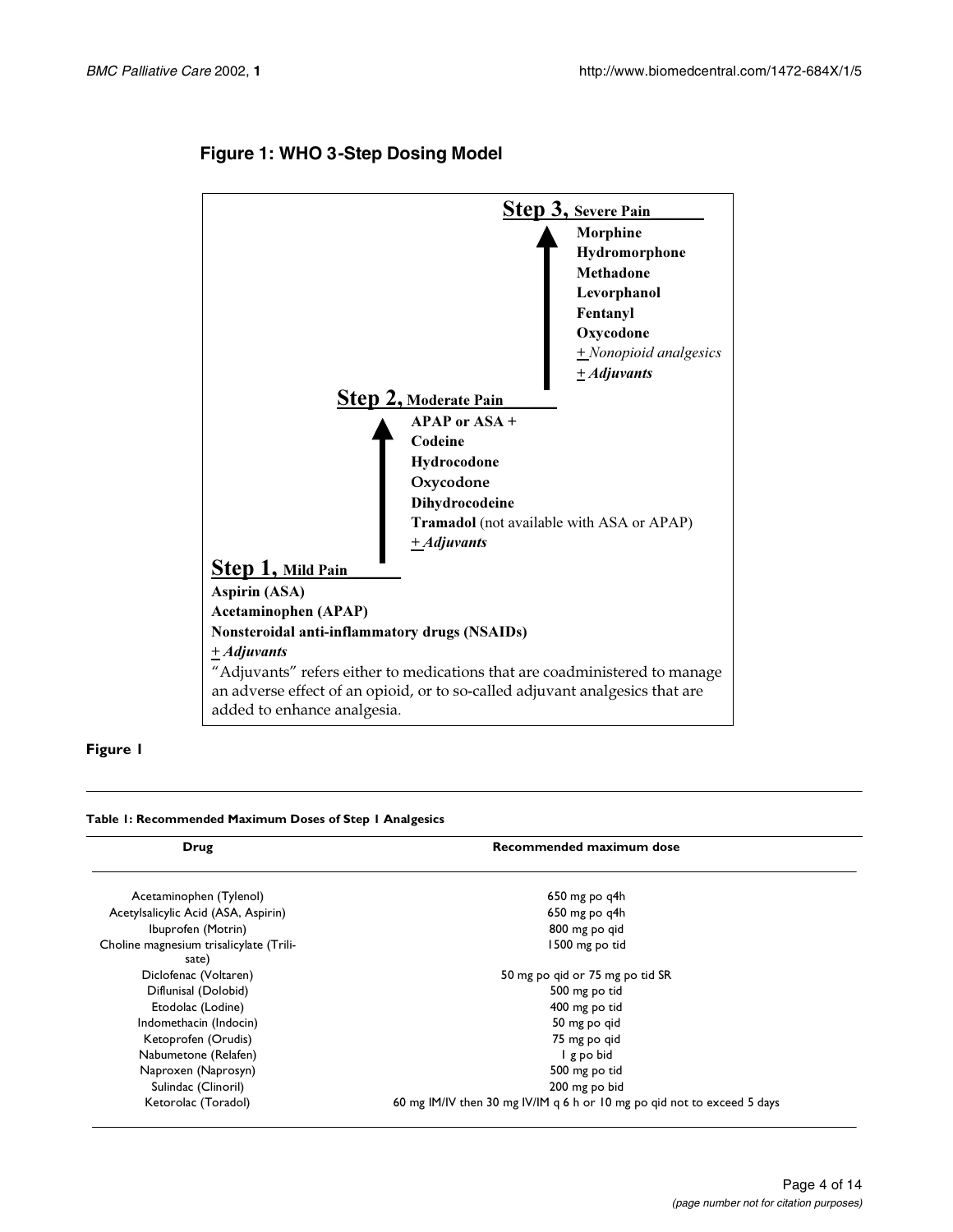## **Figure 2:**

## **Pharmacologic Dosing Curves After a Single Opioid Dose**

**Curves vary based on the route of administration**



#### **Figure 2**

minophen or aspirin to limit the amount of opioid that can be used [25].

All of these opioids except fentanyl follow first-order kinetics. They reach their peak plasma concentration (Cmax) approximately 60 to 90 minutes after oral (including enteral feeding tube) or rectal administration, 30 minutes after subcutaneous or intramuscular injection, and 6 minutes after intravenous injection (see Figure 2). Dosed once every half-life, steady state plasma concentrations are achieved within 4–5 half-lives. Analgesia appears to track with plasma concentration. They are eliminated from the body at a fixed rate irrespective of the dose. The liver first conjugates them, then the kidney excretes 90% to 95% of the metabolites. Except for the demethylation of codeine (methylmorphine) to its active metabolite, their metabolic pathways do not become saturated.

Based on these pharmacological principles, if an immediate-acting oral opioid is selected and the pain is continuous, or nearly so, give the medication q 4h on a routine schedule (not "as needed"). The best possible pain control for the dose will be achieved within 24 hours, once steady state has been reached.

To control any extra or "breakthrough" pain, provide the patient with "as needed" rescue doses of the same immediate-acting opioid. Each rescue dose should be about 10– 20% of the total 24 hour dose, offered q 1h prn PO or PR, q 30 min prn SC or IM, or q 10–15 min prn IV.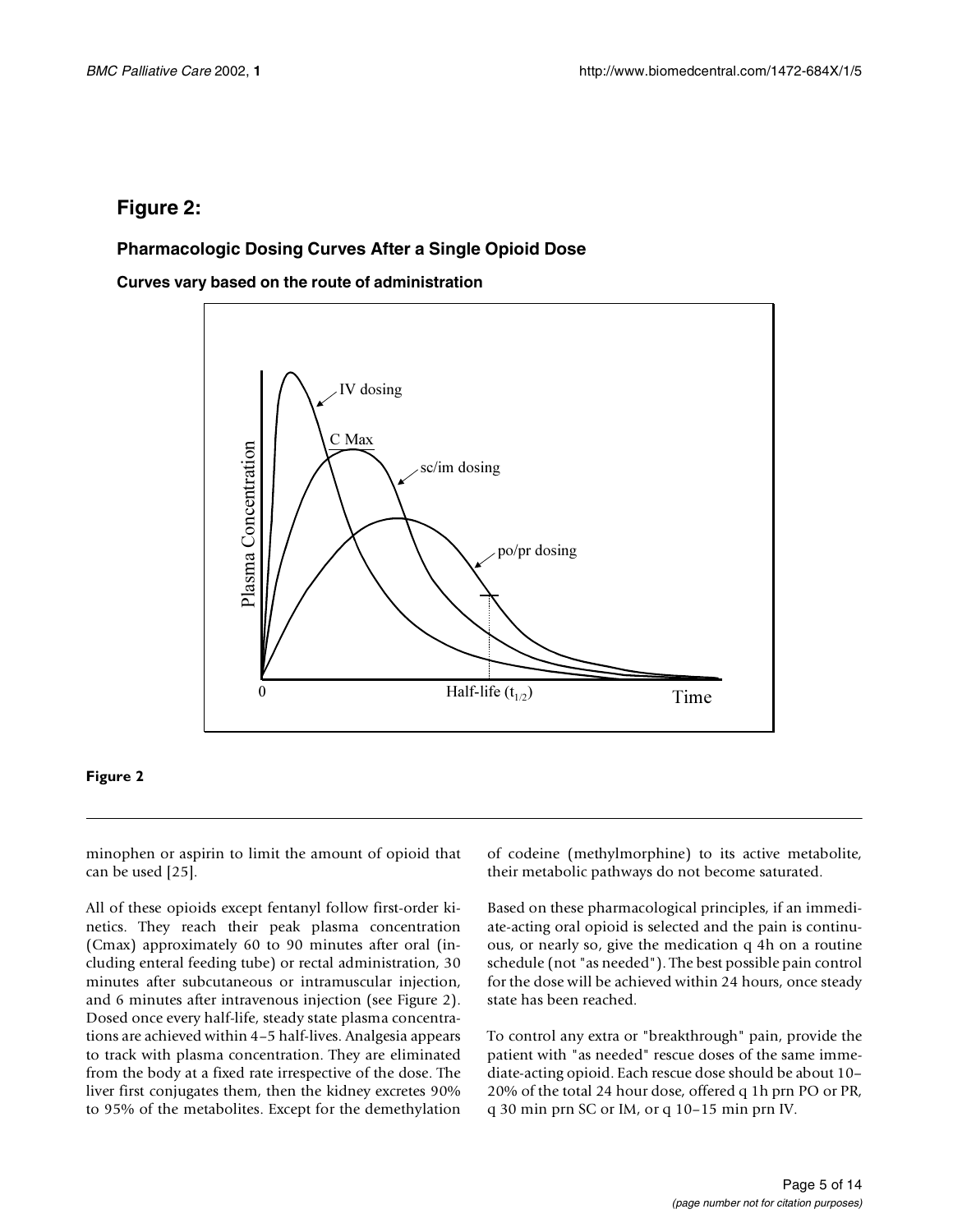If pain remains uncontrolled after 24 hours, increase the routine dose by an amount at least equal to the total dose of rescue medication used during the previous 24 hours. If pain is mild or moderate, an increase of 25% to 50% in the total daily dose should be expected. If pain is severe or uncontrolled, an increase of 50% to 100% should be expected. In fact, if pain is severe and uncontrolled after 1 or 2 doses (eg, crescendo pain), do not wait for 24 hours to pass before increasing the routine dose. There is no maximum dose for a pure agonist opioid. Follow the patient closely and titrate the analgesics until the pain is relieved or adverse effects are encountered.

Increasingly, 12–24 hours sustained-release formulations of the opioids are becoming widely available for routine usage, either as tablets or granules. They must be ingested whole, not crushed or chewed. A fentanyl transdermal patch is also available that can deliver medication for up to 72 hours. Use of these preparations is likely to improve patient adherence. Extended-release formulations are not indicated for rescue dosing. For this purpose, use a concurrent dose of an immediate-release formulation of the same opioid.

Methadone, although the least expensive oral opioid, has a long and variable half-life (days). Only those with additional training should use it for pain control.

<span id="page-5-0"></span>Not all opioid analgesics that are commonly available are recommended for acute or chronic dosing. Meperidine is poorly absorbed orally and has a short half-life of approximately 2–3 hours. Its principal metabolite, normeperidine, has no analgesic properties of its own, has a longer half-life of about 6 hours, is renally excreted, and produces significant adverse effects when it accumulates. Propoxyphene is typically administered at doses that produce relatively little analgesia. The mixed opioid agonist-antagonists such as pentazocine, butorphanol, nalbuphine, and dezocine are not recommended as routine analgesics. Their dosing is limited by a ceiling effect, and they have a high risk of adverse effects. They must not be used if the patient is already taking a pure agonist opioid, as competition for the opioid receptors may cause a withdrawal syndrome.

If patients have good pain control on stable doses of an opioid, and are not experiencing adverse effects (especially drowsiness), it is safe to drive a car. Patients in pain may have much poorer reaction times and may be a much greater risk.

If a patient is unable to ingest an oral analgesic an alternate route of administration or an alternate opioid may be preferable. Intramuscular injections are not recommend-

| Oral/Rectal Dose (mg) | Analgesic     | Parenteral<br>Dose (mg) |
|-----------------------|---------------|-------------------------|
| 100                   | Codeine       | 60                      |
|                       | Fentanyl      | 0.1                     |
| 15                    | Hydrocodone   |                         |
| 4                     | Hydromorphone | 1.5                     |
| 2                     | Levorphanol   |                         |
| 150                   | Meperidine    | 50                      |
| 10                    | Methadone     | 5                       |
| 15                    | Morphine      | 5                       |
| 10                    | Oxycodone     |                         |

**Table 2: Equianalgesic Doses of Opioid Analgesics**

Equianalgesic Table of Opioids adapted from Levy

ed. Intermittent subcutaneous doses are just as effective, and much less painful.

When changing routes of administration or opioids, an equianalgesic table is a useful guide for initial dose selection. Significant first-pass metabolism necessitates larger oral or rectal doses to produce analgesia equivalent to parenteral doses of the same opioid. Equivalence dosing recommendations represent consensus from limited available evidence, so they are guides only. Individual patients may require doses to be adjusted by more than a factor of 2 to achieve effective analgesia without adverse effects (See Table [2](#page-5-0)) [26].

Opioids have common and uncommon adverse effects (Table [3\)](#page-5-1). While several may be a problem initially, pharmacological tolerance typically develops to all of the adverse effects except constipation within days. Always caution patients and families to anticipate nausea and drowsiness for the first few days until tolerance develops. Provide antiemetics as needed. Prophylactic routine stimulant laxatives should be prescribed.

Many physicians misperceive that respiratory depression is a significant risk when prescribing opioids for pain. In fact, it is rare: pain is a potent stimulus to breath, somnolence always develops first, and pharmacological tolerance to respiratory depression develops quickly.

<span id="page-5-1"></span>The cost of opioid analgesics varies considerably. Adequate analgesia can be achieved for the majority of patients with the least expensive opioids such as immediaterelease preparations of morphine.

#### *Addiction*

It is a prevalent myth that the administration of opioid analgesics for pain management causes addiction [27]. Con-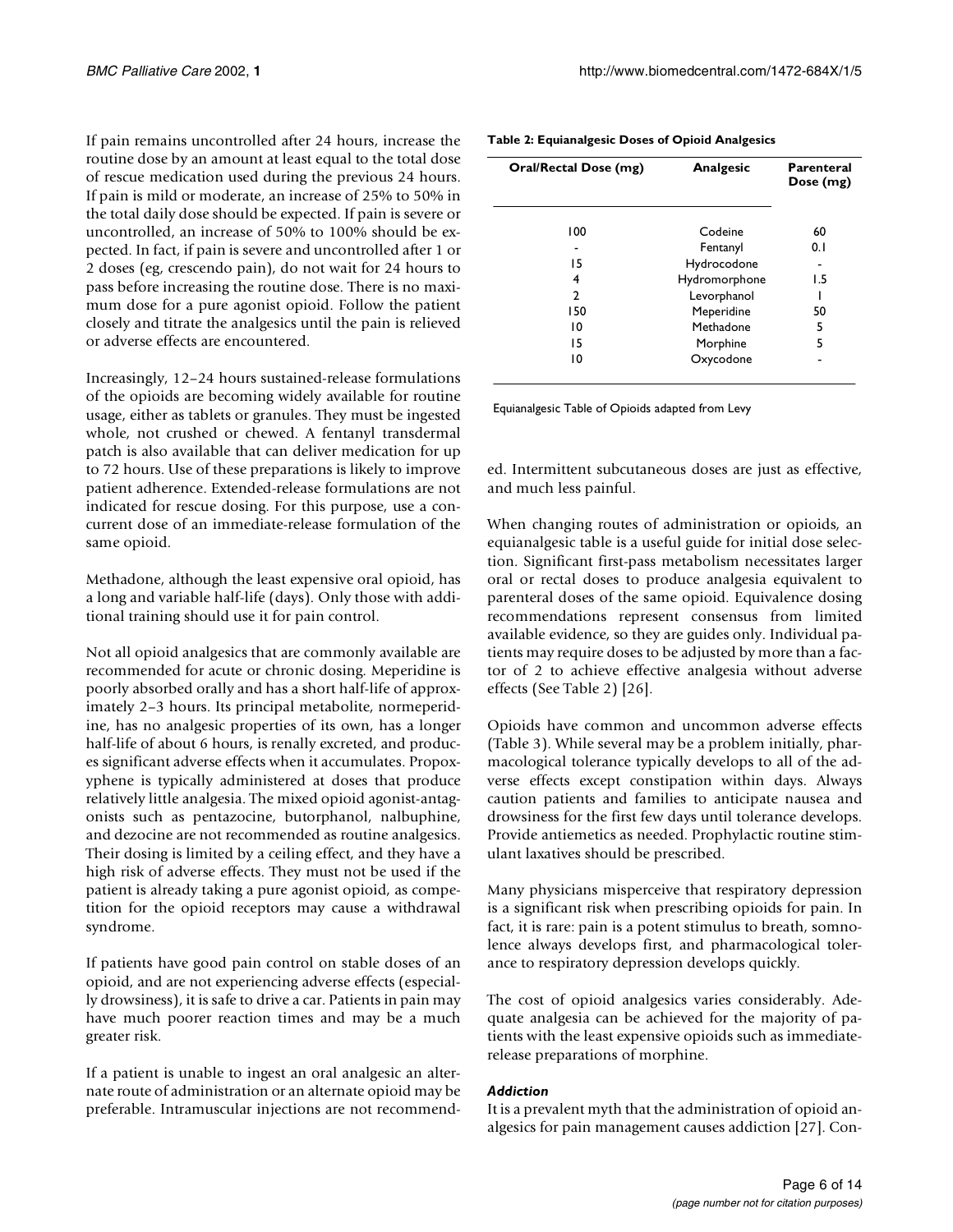#### **Table 3: Opioid Adverse Effects**

| Common          | Uncommon                         |  |
|-----------------|----------------------------------|--|
| Constipation    | <b>Bad dreams/hallucinations</b> |  |
| Dry mouth       | Dysphoria/delirium               |  |
| Nausea/vomiting | Myoclonus/seizures               |  |
| Sedation*       | Pruritus/urticaria               |  |
| Sweats          | Respiratory depression           |  |
|                 | Urinary retention                |  |

\* Distinguish sedation as an adverse effect from drowsiness related to pain-induced exhaustion

fusion about the differences between addiction, tolerance, and physical dependence is in part responsible.

The hallmark of opioid addiction is psychological dependence manifested by a behavioral syndrome of continued, compulsive drug use, despite harm [28]. Care must be taken to differentiate a true addiction (substance use disorder) from pseudo addiction due to under treatment of pain or other aberrant drug-related behaviors [29].

Pharmacological tolerance to analgesics (ie, the reduced effectiveness of a given dose of medication over time), is not evidence of addiction, [30] and is rarely significant clinically. After an initial titration period, doses may remain stable for long periods (months to years) if the pain stimulus remains unchanged. An increasing need for more analgesics more likely reflects progression of the symptom and underlying disease. On the other hand, tolerance to opioid adverse effects is commonly observed, and is favorable [31].

Physical dependence, evidenced by the development of a withdrawal syndrome when a medication is suddenly withdrawn, is not evidence of addition [30]. Similar outcomes occur in the presence of exogenous hormones and other medications that act through cellular receptors (eg, estrogens, beta-blockers, alpha-2 agonists, caffeine, etc.). Some patients will experience less pain, either spontaneously, or with changes in their underlying disease. If the pain stimulus decreases or disappears, opioid doses usually can be reduced in decrements of 50% or more every 2 to 3 days, and finally stopped without causing a withdrawal syndrome [32].

## *Depression*

It is a myth that persistent feelings of helplessness and hopelessness are inevitable and permanent consequences of advanced life-threatening illness [33]. Most patients with a serious illness experience periods of intense situational sadness and anxiety accompanied by depressive symptoms. These feelings are usually present for a relatively short period (days to weeks), and then resolve. However, in a variable number of patients, these feelings persist.

The earlier depression is diagnosed, the more responsive to treatment it may be [34]. The most reliable symptoms of major depression in patients with advanced illness are persistent dysphoria, anhedonia, feelings of helplessness, hopelessness, and worthlessness, and loss of self-esteem [35]. The somatic symptoms of depression (such as changes in weight) are unreliable as they may reflect the underlying illness [36]. The screening question, "Do you feel depressed most of the time?" is a highly sensitive and specific question in this population [37]. Thoughts of suicide and requests to hasten death may be a marker of undiagnosed depression.

Treatment for depression may help patients feel better and have the energy and interest to achieve their final goals before they die. Approaches that combine supportive counseling and psychotherapy with antidepressant medication work best. Other members of the health care team can provide invaluable assistance to support the depressed patient, and his or her family.

When reversal of depression is an immediate short-term goal, a rapid-acting psychostimulant (such as methylphenidate) is the best choice [38]. If a response in 2 to 4 weeks is acceptable, an atypical antidepressant or selective serotonin reuptake inhibitor (SSRI) may be an appropriate choice [39]. Tricyclic antidepressants have limited usefulness due to their long time to achieve therapeutic levels and risk of anticholinergic adverse effects [40]. If the diagnosis is unclear, or the expected therapeutic response delayed, consult with a colleague with expertise.

## *Anxiety*

Patients facing a life-threatening illness commonly experience anxiety over their fears and uncertainties about their future [41]. Compassionate exploration of the specific issues that are causing or exacerbating anxiety may be complex. Issues of grief and loss may be important contributors. Differentiate between primary anxiety and delirium, depression, bipolar disorder, and medication side effects. Look for insomnia and other reversible causes of anxiety due to alcohol, caffeine, or medications [42]. Input from family, friends and other members of the interdisciplinary team may be invaluable.

Like depression, the management of anxiety often requires a combination of supportive therapy and medications. Concerns about finances, family conflicts, future disability, dependency, and existential concerns will not resolve with medication. When it appears that pharmaco-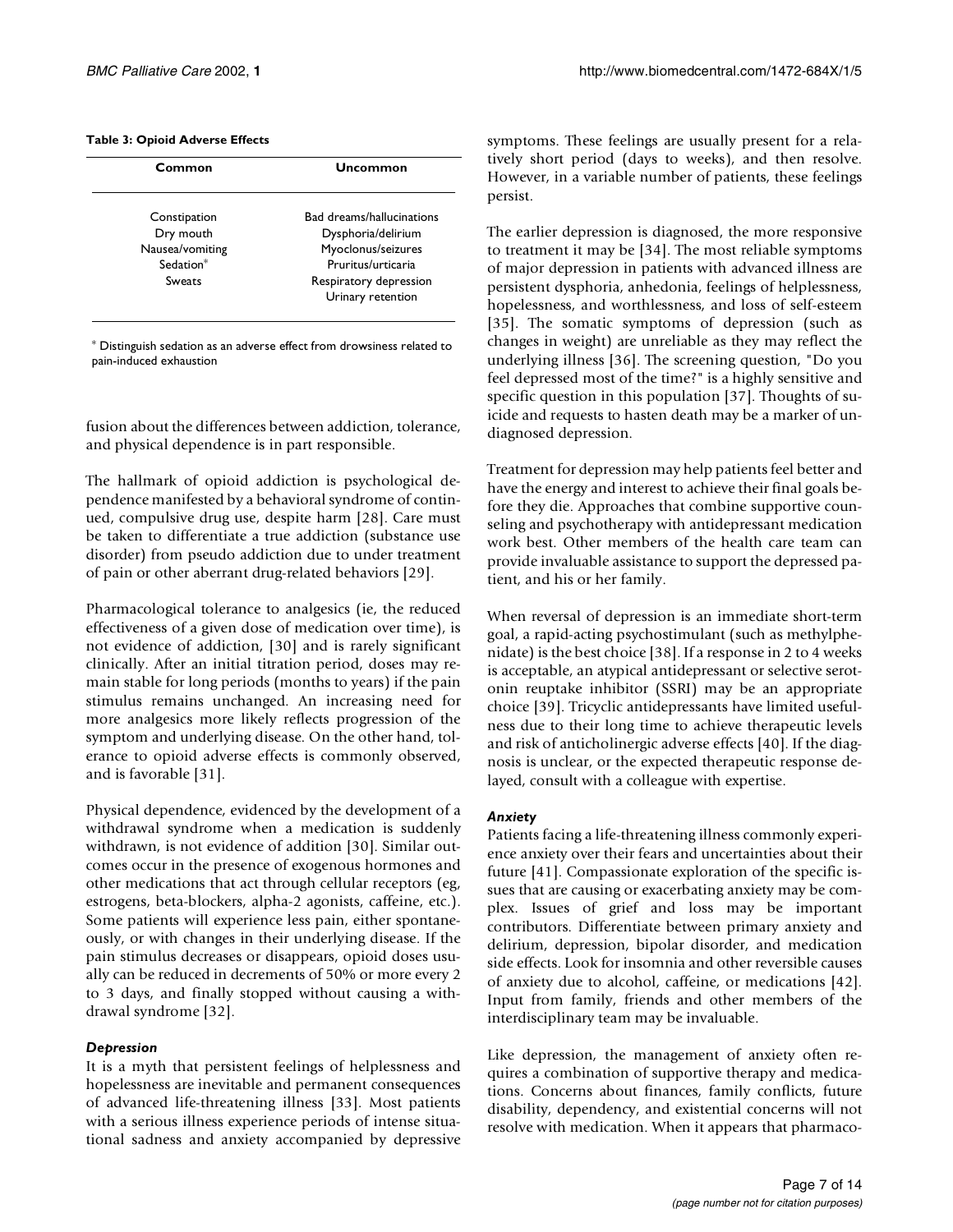logical therapy will be beneficial, benzodiazepines are generally the medication class of choice [43]. Intermediate half-life agents (eg, lorazepam or clonazepam) are commonly used. Benzodiazepines may worsen shortterm memory, particularly in the elderly, or cause confusion in patients with preexisting cognitive impairment. A few patients will experience a paradoxical reaction to benzodiazepines, and their anxiety will get worse. When discontinuing benzodiazepines, taper them slowly to prevent rebound anxiety.

## *Breathlessness (Dyspnea)*

Breathlessness may be one of the most distressing symptoms for patients, families, and caregivers. Believing the patient's self report is the best way to assess it. Where possible, the underlying cause should be treated to at least provide symptomatic relief when the burden of the therapy does not outweigh the benefit.

There are 3 widely used medical approaches for the symptomatic relief of breathlessness: oxygen, opioids, and anxiolytics. Nonpharmacological interventions may also contribute significantly to the patient's and family's sense of well-being, and their ability to cope.

The majority of patients who report breathlessness are not hypoxemic. Measures of hypoxemia (eg, pulse oximetry, blood gas determination) do not correlate with the patient's self-report [44–47]. This is not to say that such measurements may not be useful in understanding pathophysiology. However, the measurements frequently do not correlate with symptom relief. In addition, such measurements may be uncomfortable, frightening and/or expensive, and divert the focus away from the symptom.

While oxygen will not reverse the cause of the breathlessness, a therapeutic trial of supplemental oxygen by nasal prongs may be beneficial. This may have a placebo effect [47]. In addition, its effectiveness may be explained by the observation that cool air moving across the patient's face (eg, from compressed air by nasal prongs, or from a fan) may provide equal relief due to the stimulation of the V2 branch of the fifth cranial nerve [48].

Opioids may provide significant relief of the sense of breathlessness without having a measurable impact on their respiratory rate or blood gas concentrations [49]. Through both central and peripheral effects, doses lower than those used to relieve pain may be effective in opioid naïve patients. In some patients, subjective relief may also be associated with a measurable increase in exercise tolerance and mobility [50,51].

Concerns that opioid usage to manage symptoms will cause respiratory depression or hasten death (ie, an unintended effect), or cause addiction are not relevant. Opioid treatment for dyspnea is consistent with good medical practice, ethical when the intent is to relieve suffering, widely accepted when standard dosing guidelines are followed, and very unlikely to be associated with abuse behaviors [52]. As with pain treatment, pharmacological tolerance is not a clinically significant issue.

Some patients who are breathless and anxious may also need treatment for their anxiety. Benzodiazepine medications may be combined safely with opioids [53].

#### *Nausea/Vomiting*

A thorough assessment of the etiology and pathophysiology of nausea and vomiting is crucial as different causes will require very different interventions. Two organ systems – the gastric lining of the GI tract, and the area postrema (the chemoreceptor trigger zone), the vestibular apparatus, and the cortex of the brain are important contributors [54].

The neurotransmitters dopamine, histamine, acetylcholine, and serotonin are important mediators of this symptom complex. All four can be demonstrated in the area postrema. Although all are present in the lining of the GI tract, serotonin is particularly important. Acetylcholine and histamine are important in the vestibular apparatus. Nausea and vomiting that is mediated by the cortex is more complex and not associated with specific neurotransmitters (eg, the anticipatory nausea associated with chemotherapy).

Dopamine-mediated nausea is probably the most frequently targeted for initial symptom management, even when the precise mechanism of nausea is not known. Dopamine antagonist medications used to control nausea include the phenothiazines (eg, prochlorperazine) or butyrophenone neuroleptics (eg, haloperidol). Both have the potential to cause drowsiness and extrapyramidal symptoms, particularly in young women [55].

Commonly used antihistamines (eg, diphenhydramine, hydroxyzine) also have anticholinergic properties. They may do "double duty" as a single agent and cover both etiologies of nausea [56].

Opioids and anesthetics can trigger acetylcholine-mediated nausea in the vestibular apparatus. A pure anticholinergic medication may be added to other antiemetics in empirical therapy, particularly when the vestibular apparatus is implicated (eg scopolamine) [57].

Serotonin antagonists have been very effective in treating chemotherapy-associated nausea (eg, ondansetron) [58]. They have been reported to be useful for refractory nausea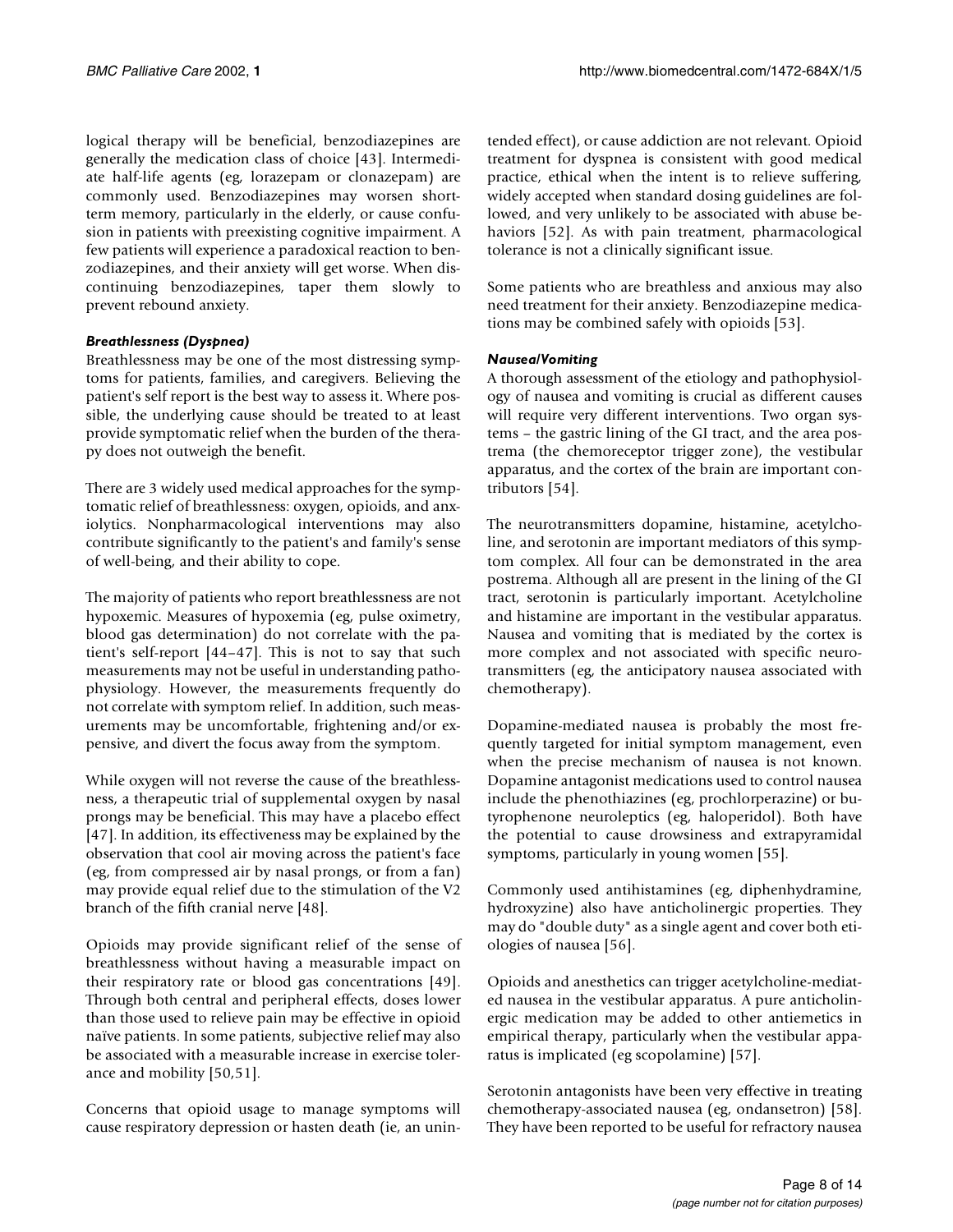of diverse types but are typically tried only when other medications have failed. They are expensive and should be promptly stopped if they are not effective after a short therapeutic trial.

A "sluggish" or dyskinetic gut that does not empty properly (due to carcinomatosis, opioid therapy, other medications, diabetes mellitus etc.) may be a source of nausea and vomiting in patients with advanced disease [59]. Constipation, a large liver producing a "squashed stomach," ascites, or peritoneal disease may be causing pseudo-obstruction. Medications with prokinetic effects (eg, metoclopramide) or stimulant laxatives (eg, senna, bisacodyl) may be effective at moving gut contents forward, and relieving the associated nausea [60].

Hyperacidity, with or without gastroesophageal reflux and/or gastric or duodenal erosions, may produce nausea, heartburn, acidity, or bitter taste that may be associated with vomiting. Antacids,  $H_2$  receptor antagonists, or proton pump inhibitors may relieve the hyperacidity and/or reflux. Cytoprotective agents (eg, misoprostol) may be effective in treating the nausea associated with mucosal erosion secondary to NSAIDs.

Heterogeneous groups of medications that have unclear mechanisms of action, but uncontested benefits in some patients include glucocorticoids (eg, dexamethasone), cannabinoids (eg, tetrahydrocannabinol), and benzodiazepines (eg, lorazepam) [61–63].

With complete obstruction, accumulation of intraluminal fluid from epithelial sources is principally responsible for the symptoms of bloating, crampy abdominal pain, nausea, and vomiting. Octreotide, a synthetic analog of somatostatin, selectively inhibits secretion of fluids and electrolytes into the gut lumen and may relieve these symptoms [64–66].

Refractory cases of nausea and vomiting often require combinations of medications from different classes.

## *Constipation*

Constipation is "the discomfort associated with reduced frequency of bowel movements" [67]. If left unmanaged, it can lead to abdominal pain, bloating, nausea and vomiting, overflow incontinence, tenesmus, fecal impaction, or even bowel obstruction.

As there is a wide range of "normal" in bowel habits, begin by assessing what the patient considers normal bowel function. Tailor examination, investigation, and treatment to the presentation, stage, and context of the person and illness. For most patients near the end of life, correction of the underlying pathophysiological cause of constipation is often not possible or appropriate. Constipation should be expected during opioid treatment and prophylactic measures always be initiated from the outset as the condition is easier to prevent than treat [68]. Opioids cause constipation, but they are not the only medication to do so. Other medications that may cause or exacerbate the problem are those with anticholinergic adverse effects (eg, tricyclic antidepressants) and calcium-channel blockers (eg verapamil).

As a general measure, have the patient toilet regularly at the same time each day. Take advantage of the gastrocolic reflex that occurs after eating – the strongest peristalsis occurs in the early morning [69].

Cathartic medications fall into several classes [70]. For patients with advanced illness, poor mobility, and decreased oral intake, a stimulant laxative (eg, prune juice, senna, casanthranol, or bisacodyl) is appropriate front-line therapy [71]. Osmotic laxatives (eg, magnesium salts, lactulose, sorbitol) may be added. Detergent laxatives (eg, docusate) at conventional doses are only stool softeners, and are rarely effective when used alone for patients at the end-of-life. Prokinetic agents (eg, metoclopramide) added to the regimen may assist the occasional patient whose constipation is refractory. A lubricant stimulant (eg, mineral oil) may assist a patient to defecate if the rectal vault is full. Large-volume enemas that work by distending the colon to induce peristalsis and soften are not well tolerated by debilitated patients.

A frequent mistake is the failure to dose-escalate a particular cathartic. This leads to the sense that "nothing works" when, in fact, nothing has been tried to its maximal therapeutic dose. Habituation in patients at the end-of-life is rarely an important clinical concern.

#### *Fatigue/Weakness*

Fatigue/weakness is the most frequent distressing symptom associated with advanced illness and end-of-life care. Patients and families frequently focus on the symptom rather than its underlying cause. Many believe that a person's strength is under his or her control, and feel that the patient is "giving up," "not fighting," or "not eating enough."

Physicians can play an instrumental role by educating patients and families about the nature of the symptom, and by giving the patient "permission" to rest. They can help decrease the pressure from family or others exhorting the patient to be more alert, energetic, and conversant. Assistance from other team members may be instrumental.

There are many general approaches to the management of fatigue [69]. Help patients and families to adapt activities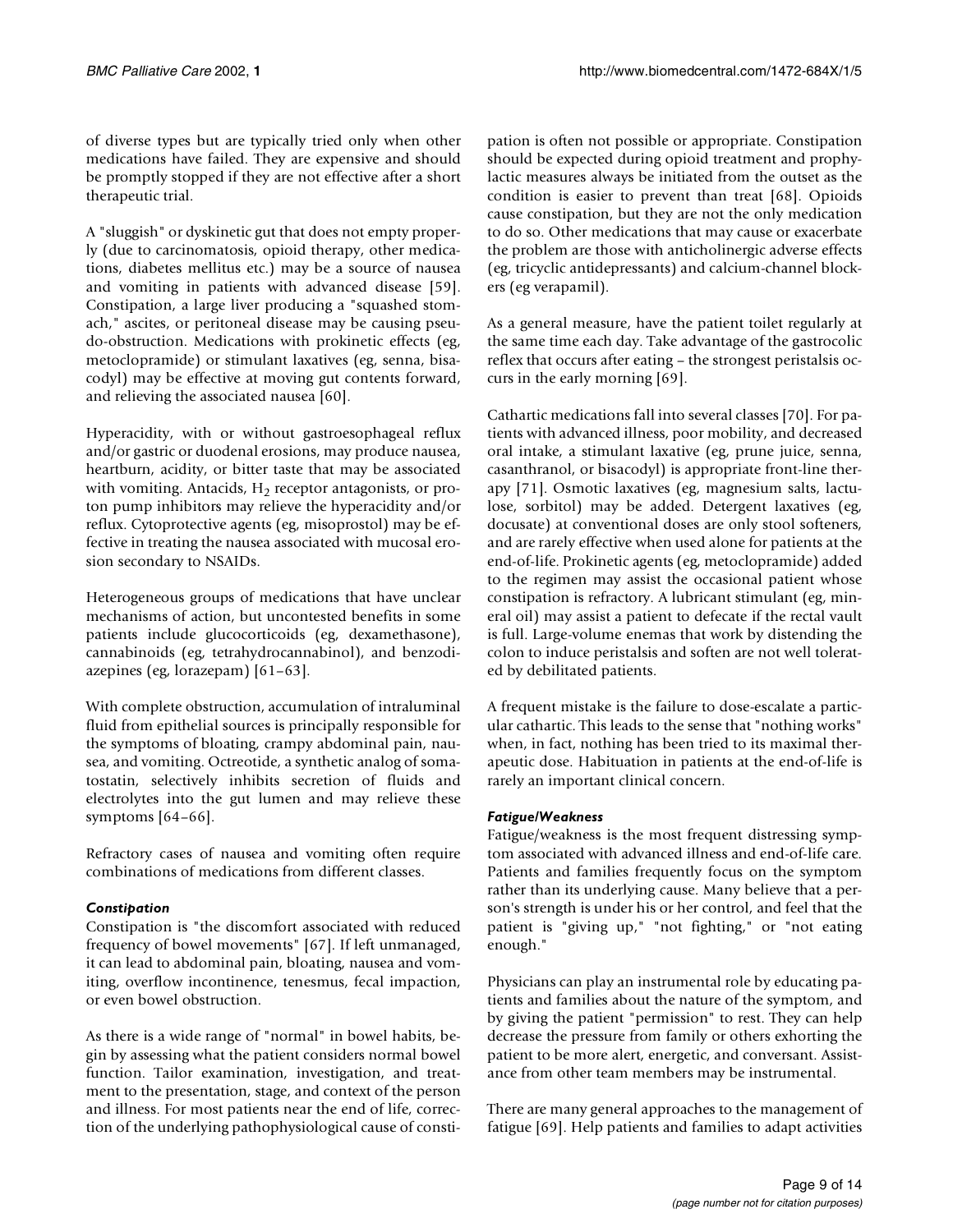of daily living to promote energy conservation. Physiotherapy and occupational therapy can help with assessment, teaching, and assistive devices. Discontinue routine medications that are no longer appropriate near the end of life that may be making the fatigue worse (eg, antihypertensives, cardiac medications, diuretics, etc.).

While fatigue/weakness is not easily treated pharmacologically, some patients respond to glucocorticoids (eg, dexamethasone) [70–72]. While they can be continued until death, the effect may wane after 4 to 6 weeks. As long-term adverse effects are not a factor for patients who are at the end of their lives, there is no need to taper the dose if it remains effective. The psychostimulants (eg, methylphenidate) may also be effective [73].

## *Symptom Management During The Last Hours Of Life*

There are a variety of physiological changes that occur in the last hours and days of life. Each can be alarming if it is not understood. The most common are summarized here.

## *Weakness and Fatigue*

Weakness and fatigue usually increase as the patient approaches death. The patients may become almost completely still, and this need not be resisted. Most treatment to alleviate it can be discontinued. Joints may become uncomfortable if they are not moved [77]. Continuous pressure on the same area of skin, particularly over bony prominences, will increase the risk of skin ischemia, and pain [78]. As the patient approaches death, provide adequate support and cushioning on the bed to lessen the need for uncomfortable turning.

## *Cessation of Intake*

Most patients completely lose their appetite and stop drinking [79,80]. This may heighten onlookers' distress. However, most experts feel that dehydration in the last hours of living does not cause distress and may stimulate the release of endorphins and anaesthetic compounds that promote the patient's sense of well being [81–83]. Low blood pressure or weak pulse is part of the dying process and not an indication of dehydration. Patients who are not able to be upright do not get light-headed or dizzy. Meticulous oral, nasal, and conjunctival hygiene help to allay concerns overt patient thirst [84].

Patients with peripheral edema or ascites have excess body water and salt and are not dehydrated, though their intravascular volume may be contracted due to hypoalbuminemia. Parenteral fluids, delivered either intravenously or subcutaneously by hypodermoclysis, are sometimes considered, particularly when the goal is to reverse delirium [85]. However, parenteral fluids may have adverse effects that are not commonly considered. Intravenous lines can be cumbersome and particularly uncomfortable when the patient is cachectic, or has no discernible veins. Excess parenteral fluids can lead to fluid overload with consequent peripheral or pulmonary edema, worsened breathlessness, cough, and orotracheobronchial secretions, particularly if there is significant hypoalbuminemia.

#### *Loss of Ability to Swallow*

Once the patient is unable to swallow, cease oral intake. Warn families and professional caregivers of the risk of aspiration. Scopolamine or glycopyrrolate will effectively reduce the production of saliva and other secretions [37,38]. They will minimize or eliminate the gurgling from mucous buildup in the pharynx and trachea and may be used prophylactically in the unconscious dying patient. Anecdote suggests that the earlier treatment is initiated, the better it works, as larger amounts of secretions in the upper aerodigestive tract are more difficult to eliminate. However, premature use in the patient who is still alert may lead to unacceptable drying of oral and pharyngeal mucosa. While atropine may be equally effective, it has an increased risk of producing undesired cardiac and/ or CNS excitation [86].

If excessive fluid accumulates in the back of the throat and upper airways, it may be cleared by repositioning or postural drainage. Oropharyngeal suctioning is likely to be ineffective as secretions are usually beyond the reach of the catheter. Continued efforts to suction may only stimulate an otherwise peaceful patient, and distress family members who are watching.

## *Neurological Changes*

The neurological changes associated with the dying process are the result of multiple concurrent irreversible factors. These changes may manifest themselves in 2 different patterns that have been described as the "two roads to death" (See figure 3) [87]. Most patients follow the "usual road" that presents as decreasing level of consciousness and leads to coma and death.

#### *Terminal Delirium*

An agitated delirium may be the first sign to herald the "difficult road to death." These patients frequently present with confusion, restlessness, and/or agitation, with or without day-night reversal [88]. To the family and professional caregivers who do not understand it, agitated terminal delirium can be very distressing. Although previous care may have been excellent, if the delirium goes misdiagnosed or unmanaged, family members will likely remember a horrible death "in terrible pain" with cognitive impairment "because of the drugs."

It may be appropriate to evaluate and try to reverse treatable contributing factors. However, if the patient is in the last hours of his or her life with other concurrent signs of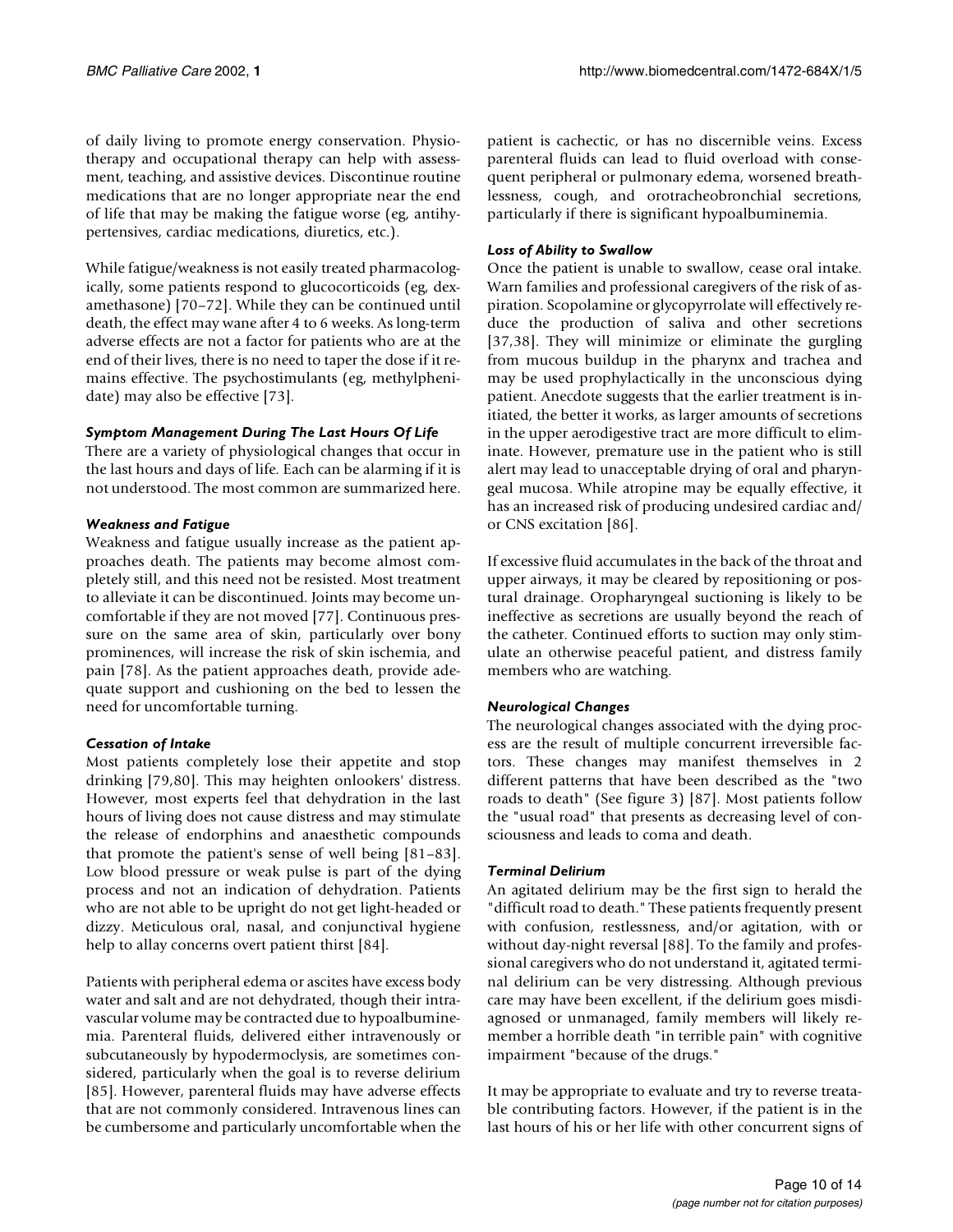**Hallucinations** 

ROAD

Myoclonic Jerks

Mumbling Delirium



Lethargic

ROAD



**Obtunded** 

THE USUAL Champions of the Seizures

Semicomatose

**Comatose** 

**Death** 

#### **Figure 3**

the dying process, the condition is by definition irreversible. Management appropriately focuses on the management of the symptoms associated with the terminal delirium in order to settle the patient and the family [89].

When moaning, groaning, and grimacing accompany the agitation and restlessness, they are frequently interpreted as physical pain (90). However, uncontrollable pain rarely develops or worsens during the last hours of life. Look for tension in the forehead, particularly for furrowing of the brow, as a clue that pain may be present.

While a trial of opioids may be beneficial in the unconscious patient who is difficult to assess, physicians must remember that opioids may accumulate and add to delirium when renal clearance is poor [91,92]. If the trial of increased opioids does not relieve the agitation, or makes the delirium worse by increasing agitation or precipitating myoclonic jerks or seizures (rare), then pursue alternate therapies directed at suppressing the symptoms associated with delirium.

Benzodiazepines are used widely to treat terminal delirium as they are anxiolytics, amnestics, skeletal muscle relaxants, and antiepileptics [93]. Pre-dissolved oral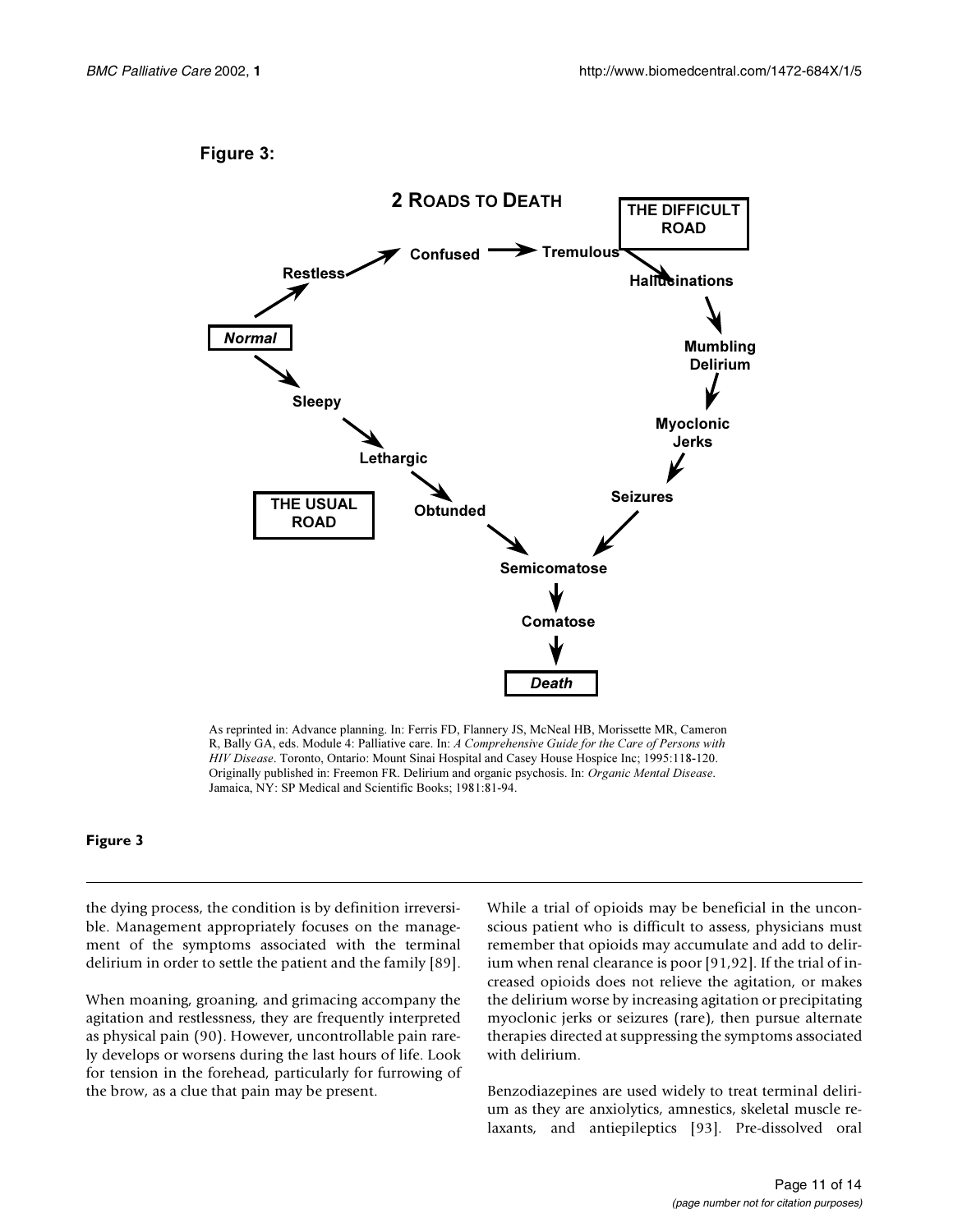lorazepam can be administered against the buccal mucosa and dose escalated to effect. Infusional benzodiazepines may be a rapidly effective alternative.

Benzodiazepines may paradoxically excite some patients [94]. These patients require neuroleptic medications to control their delirium. Haloperidol given intravenously, subcutaneously, or rectally may be effective [95]. A more sedating alternative is chlorpromazine given intravenously or rectally [96]. Barbiturates or propofol have been suggested as alternatives for the patient who is particularly difficult to control [97,98].

#### *Family Suffering Over Physiological Changes*

Changes in breathing patterns are frequent and can be distressing to the onlooker. Warn family members and caregivers about the breathing patterns that they may observe.

Loss of sphincter control in the last hours of life may lead to incontinence of urine and/or stool. Cleaning and skin care are important. A urinary catheter may minimize the need for frequent changing and cleaning, prevent skin breakdown, and reduce the demand on caregivers. However, it is not always necessary if urine flow is minimal and can be managed with absorbent pads or surfaces. If diarrhea is considerable and relentless, a rectal tube may be similarly effective.

Eyes that remain open can be distressing to onlookers unless the condition is understood. Advanced wasting leads to loss of the retro-orbital fat pad, and the orbit falls posteriorly within the orbital socket [99]. As eyelids are of insufficient length to both extend the additional distance backward and cover the conjunctiva, they may not be able to fully appose. Maintain moisture by using ophthalmic lubricants, artificial tears, or physiological saline [100].

## **Conclusions**

A host of physical symptoms are common in patients with advanced life-threatening illness. If assessed, many can be relieved. We have summarized the management of only a few. The interested physician will want to seek additional advice from some of the many sources of information available. Symptom control is an essential, but not a complete, part of the core competencies of physicians in endof-life care [3].

## **Competing Interests**

None declared

#### **Authors' Contributions**

LE conceived of the EPEC Program. FF, CvG and LE participated in the preparation of the current manuscript. All authors read and approved the final manuscript.

#### **Acknowledgments**

This work was initially supported by the American Medical Association and then Northwestern University with a generous grant from the Robert Wood Johnson Foundation. Thanks to the numerous experts who contributed to the EPEC Project (3). Thanks to EPEC Staff for their help in the project: Katie DiPrima, Damon Marquis, Jeanne Martinez, Kathryn Meshenberg, Nicholas Molodyko, Kathryn Rouse, Patrick Ryan, Shannon Smith, Rhonda Taira and Patricia Watson,.

#### **References**

- 1. Field MJ, Cassel CK, Eds: *Approaching death: improving care at the end of life. Washington, DC: National Academy Press;* 1997
- 2. [von Gunten CF, Ferris FD, Emanuel LL:](http://www.ncbi.nlm.nih.gov/entrez/query.fcgi?cmd=Retrieve&db=PubMed&dopt=Abstract&list_uids=11122596) **[Ensuring competency in](http://www.ncbi.nlm.nih.gov/entrez/query.fcgi?cmd=Retrieve&db=PubMed&dopt=Abstract&list_uids=11122596) [end-of-life care: communication and relational skills.](http://www.ncbi.nlm.nih.gov/entrez/query.fcgi?cmd=Retrieve&db=PubMed&dopt=Abstract&list_uids=11122596)** *JAMA* 2000, **284(23):**3051-3057
- 3. Emanuel LL, von Gunten CF, Ferris FD, eds: *The EPEC Curriculum: Education for Physicians on End-of-life Care. The EPEC Project* [2000](www.EPEC.net)  [\[www.EPEC.net\]](www.EPEC.net)
- 4. [Ingham JM, Portenoy RK:](http://www.ncbi.nlm.nih.gov/entrez/query.fcgi?cmd=Retrieve&db=PubMed&dopt=Abstract&list_uids=8821558) **[Symptom assessment.](http://www.ncbi.nlm.nih.gov/entrez/query.fcgi?cmd=Retrieve&db=PubMed&dopt=Abstract&list_uids=8821558)** *Hematology/Oncology Clinics of North America* 1996, **10(1):**21-39
- 5. Storey P, Knight CF: *Unipac 3 assessment and treatment of pain in the terminally ill. Reston, VA: American Academy of Hospice and Palliative Medicine;* 1997, 7-18
- 6. Vachon MLS: **The emotional problems of the patient.** *In: Oxford Textbook of Palliative Medicine. (Edited by: Doyle D, Hanks GWC, Mac-Donald N, eds) Oxford, England: Oxford University Press* 1998, 882-907
- 7. Ingham J, Portenoy RK: **The measurement of pain and other symptoms.** *In: Oxford Textbook of Palliative Medicine. (Edited by: Doyle D, Hanks GWC, MacDonald N, eds) Oxford, England: Oxford University Press* 1998, 203-219
- 8. [Singer PA, Martin DK, Kelner M:](http://www.ncbi.nlm.nih.gov/entrez/query.fcgi?cmd=Retrieve&db=PubMed&dopt=Abstract&list_uids=9917120) **[Quality end-of-life care: pa](http://www.ncbi.nlm.nih.gov/entrez/query.fcgi?cmd=Retrieve&db=PubMed&dopt=Abstract&list_uids=9917120)[tient's perspectives.](http://www.ncbi.nlm.nih.gov/entrez/query.fcgi?cmd=Retrieve&db=PubMed&dopt=Abstract&list_uids=9917120)** *JAMA* 1999, **281:**163-168
- 9. Vachon ML, Kristjanson L, Higginson I: **Psychosocial issues in palliative care: the patient, the family, and the process and outcome of care.** *J Pain Symptom Management* 1995, **10:**142-150
- 10. Vachon ML: **Psychosocial needs of patients and families.** *J Palliative Care* 1998, **14:**49-56
- 11. [Covinsky KE, Goldman L, Cook EF, Oye R, Desbiens N, Reding D,](http://www.ncbi.nlm.nih.gov/entrez/query.fcgi?cmd=Retrieve&db=PubMed&dopt=Abstract&list_uids=7990218) *et al*: **[The impact of serious illness on patients' families. SUP-](http://www.ncbi.nlm.nih.gov/entrez/query.fcgi?cmd=Retrieve&db=PubMed&dopt=Abstract&list_uids=7990218)[PORT Investigators. Study to Understand Prognoses and](http://www.ncbi.nlm.nih.gov/entrez/query.fcgi?cmd=Retrieve&db=PubMed&dopt=Abstract&list_uids=7990218) [Preferences for Outcomes and Risks of Treatment.](http://www.ncbi.nlm.nih.gov/entrez/query.fcgi?cmd=Retrieve&db=PubMed&dopt=Abstract&list_uids=7990218)** *JAMA* 1994, **272:**1839-1844
- 12. [Emanuel EJ, Fairclough DL, Slutsman J, Alpert H, Baldwin D, Emanuel](http://www.ncbi.nlm.nih.gov/entrez/query.fcgi?cmd=Retrieve&db=PubMed&dopt=Abstract&list_uids=10498492) [LL:](http://www.ncbi.nlm.nih.gov/entrez/query.fcgi?cmd=Retrieve&db=PubMed&dopt=Abstract&list_uids=10498492) **[Assistance from family members, friends, paid care giv](http://www.ncbi.nlm.nih.gov/entrez/query.fcgi?cmd=Retrieve&db=PubMed&dopt=Abstract&list_uids=10498492)[ers, and volunteers in the care of terminally ill patients.](http://www.ncbi.nlm.nih.gov/entrez/query.fcgi?cmd=Retrieve&db=PubMed&dopt=Abstract&list_uids=10498492)** *N Engl J Med* 1999, **341:**956-63
- 13. Storey P, Knight CF: *Unipac 2: alleviating psychological and spiritual pain in the terminally ill. Reston, VA: American Academy of Hospice and Palliative Medicine.* 1997, 23-28
- 14. [Ehman JW, Ott BB, Short TH, Ciampa RC, Hansen-Flaschen J:](http://www.ncbi.nlm.nih.gov/entrez/query.fcgi?cmd=Retrieve&db=PubMed&dopt=Abstract&list_uids=10448785) [Do pa](http://www.ncbi.nlm.nih.gov/entrez/query.fcgi?cmd=Retrieve&db=PubMed&dopt=Abstract&list_uids=10448785)**[tients want physicians to inquire about their spiritual or reli](http://www.ncbi.nlm.nih.gov/entrez/query.fcgi?cmd=Retrieve&db=PubMed&dopt=Abstract&list_uids=10448785)[gious beliefs if they become gravely ill?](http://www.ncbi.nlm.nih.gov/entrez/query.fcgi?cmd=Retrieve&db=PubMed&dopt=Abstract&list_uids=10448785)** *Arch Intern Med* 1999, **159:**1803-1806
- 15. Bonica JJ: **Definitions and taxonomy of pain.** *In: The Management of Pain. (Edited by: JJ Bonica.) Lea & Febiger, Philadelphia* 1990, **Volume 1:**18-20
- 16. [Portenoy RK:](http://www.ncbi.nlm.nih.gov/entrez/query.fcgi?cmd=Retrieve&db=PubMed&dopt=Abstract&list_uids=1349060) **[Cancer pain: pathophysiology and syndromes.](http://www.ncbi.nlm.nih.gov/entrez/query.fcgi?cmd=Retrieve&db=PubMed&dopt=Abstract&list_uids=1349060)** *Lancet* 1992, **339:**1026-1031
- 17. [Zimmerman M, Herdegen T:](http://www.ncbi.nlm.nih.gov/entrez/query.fcgi?cmd=Retrieve&db=PubMed&dopt=Abstract&list_uids=9000729) **[Plasticity of the nervous system at](http://www.ncbi.nlm.nih.gov/entrez/query.fcgi?cmd=Retrieve&db=PubMed&dopt=Abstract&list_uids=9000729) [the systematic, cellular, and molecular levels: a mechanism](http://www.ncbi.nlm.nih.gov/entrez/query.fcgi?cmd=Retrieve&db=PubMed&dopt=Abstract&list_uids=9000729) [of chronic pain and hyperalgesia.](http://www.ncbi.nlm.nih.gov/entrez/query.fcgi?cmd=Retrieve&db=PubMed&dopt=Abstract&list_uids=9000729)** *Prog Brain Res* 1996, **110:**233- 259
- 18. [Pockett S:](http://www.ncbi.nlm.nih.gov/entrez/query.fcgi?cmd=Retrieve&db=PubMed&dopt=Abstract&list_uids=7802274) **[Spinal chord synaptic plasticity and chronic pain.](http://www.ncbi.nlm.nih.gov/entrez/query.fcgi?cmd=Retrieve&db=PubMed&dopt=Abstract&list_uids=7802274)** *Anesth Analg* 1995, **80:**173-179
- 19. [McQuay HJ, Diskenson AH:](http://www.ncbi.nlm.nih.gov/entrez/query.fcgi?cmd=Retrieve&db=PubMed&dopt=Abstract&list_uids=2157345) **[Implications of nervous system plas](http://www.ncbi.nlm.nih.gov/entrez/query.fcgi?cmd=Retrieve&db=PubMed&dopt=Abstract&list_uids=2157345)[ticity for pain management.](http://www.ncbi.nlm.nih.gov/entrez/query.fcgi?cmd=Retrieve&db=PubMed&dopt=Abstract&list_uids=2157345)** *Anaesthesia* 1990, **45:**101-102
- 20. [Merskey H:](http://www.ncbi.nlm.nih.gov/entrez/query.fcgi?cmd=Retrieve&db=PubMed&dopt=Abstract&list_uids=8844918) **[Psychological medicine, pain, and musculoskeletal](http://www.ncbi.nlm.nih.gov/entrez/query.fcgi?cmd=Retrieve&db=PubMed&dopt=Abstract&list_uids=8844918) [disorders.](http://www.ncbi.nlm.nih.gov/entrez/query.fcgi?cmd=Retrieve&db=PubMed&dopt=Abstract&list_uids=8844918)** *Rheum Dis Clin North Am* 1996, **22:**623-637
- 21. [McCaffery M, Ferrell BR, Pasero CL:](http://www.ncbi.nlm.nih.gov/entrez/query.fcgi?cmd=Retrieve&db=PubMed&dopt=Abstract&list_uids=9455336) **[When the physician pre](http://www.ncbi.nlm.nih.gov/entrez/query.fcgi?cmd=Retrieve&db=PubMed&dopt=Abstract&list_uids=9455336)[scribes a placebo.](http://www.ncbi.nlm.nih.gov/entrez/query.fcgi?cmd=Retrieve&db=PubMed&dopt=Abstract&list_uids=9455336)** *Am J Nurs* 1998, **98:**52-53
- 22. Silen W: **Cope's early diagnosis of the acute abdomen.** *Oxford University Press, New York* 1983, 5-7
- 23. Wittman EH, Walker AP, Condon RE: **Peritonitis and intraabdominal infection.** *In: Principles of Surgery. (Edited by: Schwartz SI) McGraw-Hill, Inc. New York* 1994, 1476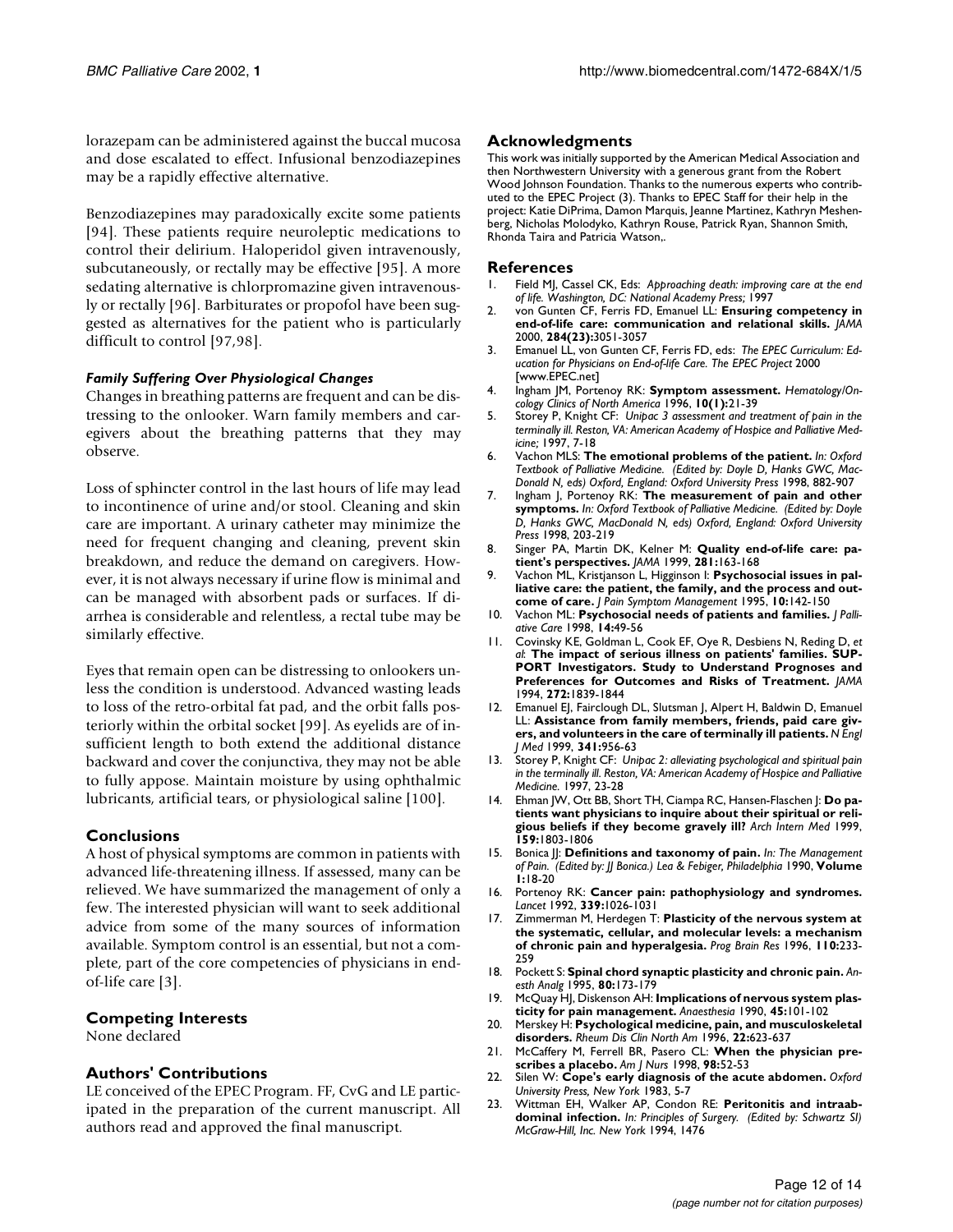- 24. Stern DH: **Perioperative anesthesia.** *In: Surgery: a problem-solving approach. (Edited by: Davis JH Sheldon GF) Mosby Chicago* 1995, 982
- 25. Jacox A, Carr DB, Payne R, *et al*: *Management of cancer pain. Clinical practice guideline no. 9. AHCPR Publication No. 94-0592. Rockville, MD: Agency for Health Care Policy and Research, U.S. Department of Health and Human Services, Public Health Service,* 1994
- 26. [Levy MH:](http://www.ncbi.nlm.nih.gov/entrez/query.fcgi?cmd=Retrieve&db=PubMed&dopt=Abstract&list_uids=8813044) **[Pharmacologic treatment of cancer pain.](http://www.ncbi.nlm.nih.gov/entrez/query.fcgi?cmd=Retrieve&db=PubMed&dopt=Abstract&list_uids=8813044)** *N Engl J Med* 1996, **335:**1124-1132
- 27. [Porter J, Jick H:](http://www.ncbi.nlm.nih.gov/entrez/query.fcgi?cmd=Retrieve&db=PubMed&dopt=Abstract&list_uids=7350425) **[Addiction rare in patients treated with narcot](http://www.ncbi.nlm.nih.gov/entrez/query.fcgi?cmd=Retrieve&db=PubMed&dopt=Abstract&list_uids=7350425)[ics.](http://www.ncbi.nlm.nih.gov/entrez/query.fcgi?cmd=Retrieve&db=PubMed&dopt=Abstract&list_uids=7350425)** *N Engl J Med* 1980, **302:**123
- 28. Coyle N, Adelhardt J: **Pain and addiction: an urgent need for change in nursing education.** *J Pain Symptom Management* 1992, **7:**439-440
- 29. [Weissman DE, Haddox JD:](http://www.ncbi.nlm.nih.gov/entrez/query.fcgi?cmd=Retrieve&db=PubMed&dopt=Abstract&list_uids=2710565) **[Opioid pseudoaddiction an iatro](http://www.ncbi.nlm.nih.gov/entrez/query.fcgi?cmd=Retrieve&db=PubMed&dopt=Abstract&list_uids=2710565)[genic syndrome.](http://www.ncbi.nlm.nih.gov/entrez/query.fcgi?cmd=Retrieve&db=PubMed&dopt=Abstract&list_uids=2710565)** *Pain* 1989, **36:**363-366
- 30. O'Brien CP: **Drug addiction and drug abuse.** *In: Goodman & Gilman's The Pharmacological Basis of Therapeutics. (Edited by: JG Hardman, LE Limbird) McGraw-Hill. New York* 1996, 559-560
- 31. [Portenoy RK:](http://www.ncbi.nlm.nih.gov/entrez/query.fcgi?cmd=Retrieve&db=PubMed&dopt=Abstract&list_uids=8564998) **[Tolerance to opioid analgesics: clinical aspects.](http://www.ncbi.nlm.nih.gov/entrez/query.fcgi?cmd=Retrieve&db=PubMed&dopt=Abstract&list_uids=8564998)** *Cancer Surv* 1994, **21:**49-65
- 32. Portenoy RK, Frager G: **Pain Management: Pharmacological approaches.** *In: Palliative Care and Rehabilitation of Cancer Patients. (Edited by: CF von Gunten Kluwer) Academic Publishers. Boston* 1999, 1-29
- 33. Breitbart W, Chochinov HM, Passik S: **Psychiatric aspects of palliative care.** *In: Oxford Textbook of Palliative Medicine. (Edited by: Doyle D, Hanks GWC, MacDonald N) Oxford, England: Oxford University Press;* 1998, 933-954
- 34. **Depression Guideline Panel** *Depression in Primary Care: Detection, Diagnosis, and Treatment. Quick Reference Guide for Clinicians, Number 5. Rockville, MD: US Department of Health and Human Services, Public Health Service, Agency for Health Care Policy and Research; AHCPR publication No. 93-0552.* April 1993
- 35. Breitbart W, Bruera E, Chochinov H, Lynch M: **Neuropsychiatric syndromes and psychological symptoms in patients with advanced cancer.** *J Pain Symptom Management* 1995, **10:**131-141
- 36. [McDaniel JS, Musselman DL, Porter MR, Reed DA, Nemeroff CB:](http://www.ncbi.nlm.nih.gov/entrez/query.fcgi?cmd=Retrieve&db=PubMed&dopt=Abstract&list_uids=7848055) **[De](http://www.ncbi.nlm.nih.gov/entrez/query.fcgi?cmd=Retrieve&db=PubMed&dopt=Abstract&list_uids=7848055)[pression in patients with cancer. Diagnosis, biology, and](http://www.ncbi.nlm.nih.gov/entrez/query.fcgi?cmd=Retrieve&db=PubMed&dopt=Abstract&list_uids=7848055) [treatment.](http://www.ncbi.nlm.nih.gov/entrez/query.fcgi?cmd=Retrieve&db=PubMed&dopt=Abstract&list_uids=7848055)** *Arch Gen Psychiatry* 1995, **52:**89-99
- 37. [Chochinov HM, Wilson KG, Enns M, Lander S:](http://www.ncbi.nlm.nih.gov/entrez/query.fcgi?cmd=Retrieve&db=PubMed&dopt=Abstract&list_uids=9137124) **[Are you depressed?](http://www.ncbi.nlm.nih.gov/entrez/query.fcgi?cmd=Retrieve&db=PubMed&dopt=Abstract&list_uids=9137124) [Screening for depression in the terminally ill.](http://www.ncbi.nlm.nih.gov/entrez/query.fcgi?cmd=Retrieve&db=PubMed&dopt=Abstract&list_uids=9137124)** *Am J Psychiatry* 1997, **154:**674-676
- 38. [Woods SW, Tesar GE, Murray GB, Cassem NH:](http://www.ncbi.nlm.nih.gov/entrez/query.fcgi?cmd=Retrieve&db=PubMed&dopt=Abstract&list_uids=3941052) **[Psychostimulant](http://www.ncbi.nlm.nih.gov/entrez/query.fcgi?cmd=Retrieve&db=PubMed&dopt=Abstract&list_uids=3941052) [treatment of depressive disorders secondary to medical ill](http://www.ncbi.nlm.nih.gov/entrez/query.fcgi?cmd=Retrieve&db=PubMed&dopt=Abstract&list_uids=3941052)[ness.](http://www.ncbi.nlm.nih.gov/entrez/query.fcgi?cmd=Retrieve&db=PubMed&dopt=Abstract&list_uids=3941052)** *J Clin Psychiatry* 1986, **47:**12-15
- 39. [Salzman C:](http://www.ncbi.nlm.nih.gov/entrez/query.fcgi?cmd=Retrieve&db=PubMed&dopt=Abstract&list_uids=10513856) **[Practical considerations for the treatment of de](http://www.ncbi.nlm.nih.gov/entrez/query.fcgi?cmd=Retrieve&db=PubMed&dopt=Abstract&list_uids=10513856)[pression in elderly and very elderly long-term care patients.](http://www.ncbi.nlm.nih.gov/entrez/query.fcgi?cmd=Retrieve&db=PubMed&dopt=Abstract&list_uids=10513856)** *J Clin Psychiatry* 1999, **60(Suppl 20):**30-3
- 40. [Evans DL, Staab J, Ward H, Leserman J, Perkins DO, Golden RN,](http://www.ncbi.nlm.nih.gov/entrez/query.fcgi?cmd=Retrieve&db=PubMed&dopt=Abstract&list_uids=9166652) *et al*: **[Depression in the medically ill: management considera](http://www.ncbi.nlm.nih.gov/entrez/query.fcgi?cmd=Retrieve&db=PubMed&dopt=Abstract&list_uids=10.1002/(SICI)1520-6394(1996)4:4<199::AID-DA6>3.3.CO;2-N)[tions.](http://www.ncbi.nlm.nih.gov/entrez/query.fcgi?cmd=Retrieve&db=PubMed&dopt=Abstract&list_uids=10.1002/(SICI)1520-6394(1996)4:4<199::AID-DA6>3.3.CO;2-N)** *Depress Anxiety* 1996, **4:**199-208
- 41. Aass N, Fossa SD, Dahl AA, Moe T|: [Prevalence of anxiety and](http://www.ncbi.nlm.nih.gov/entrez/query.fcgi?cmd=Retrieve&db=PubMed&dopt=Abstract&list_uids=9389921) **[depression in cancer patients seen at the Norwegian Radium](http://www.ncbi.nlm.nih.gov/entrez/query.fcgi?cmd=Retrieve&db=PubMed&dopt=Abstract&list_uids=9389921) [Hospital.](http://www.ncbi.nlm.nih.gov/entrez/query.fcgi?cmd=Retrieve&db=PubMed&dopt=Abstract&list_uids=9389921)** *Eur J Cancer* 1997, **33:**1597-1604
- 42. Storey P, Knight CF: *UNIPAC Four: Management of Selected Nonpain Symptoms in the Terminally Ill. Hospice/Palliative Care Training for Physicians: A Self-study Program. Gainesville, FL: American Academy of Hospice and Palliative Medicine;* 1996
- 43. Breitbart W, Jacobsen PB: **Psychiatric symptom management in terminal care.** *Clin Geriatric Med* 1996, **12:**329-347
- 44. Fainsinger R, miller MJ, Bruera E, Hanson J, Maceachern T: **Symptom control during the last week of life on a palliative care unit.** *J Palliative Care* 1991, **7:**5-11
- 45. Ripamonti C, Bruera E: **Dyspnea: pathophysiology and assessment.** *J Pain Symptom Management* 1997, **13:**220-232
- 46. Acheson A, MacCormack D: **Dyspnea and the cancer patient – an overview.** *Cancer Oncol Nurs J* 1997, **7:**209-213
- 47. [Booth S, Kelly MJ, Cox NP, Adams L, Guz A:](http://www.ncbi.nlm.nih.gov/entrez/query.fcgi?cmd=Retrieve&db=PubMed&dopt=Abstract&list_uids=8630595) **[Does oxygen help](http://www.ncbi.nlm.nih.gov/entrez/query.fcgi?cmd=Retrieve&db=PubMed&dopt=Abstract&list_uids=8630595) [dyspnea in patients with cancer?](http://www.ncbi.nlm.nih.gov/entrez/query.fcgi?cmd=Retrieve&db=PubMed&dopt=Abstract&list_uids=8630595)** *Am J Respir Crit Care Med* 1996, **153:**1515-1518
- 48. Shaiova LA: **Management of dyspnea in patients with advanced cancer.** *Principles and Practice of Supportive Oncology Updates* 1999, **2(3):**1-9
- 49. [Bruera E, MacEachern T, Ripamonti C, Hanson J:](http://www.ncbi.nlm.nih.gov/entrez/query.fcgi?cmd=Retrieve&db=PubMed&dopt=Abstract&list_uids=8215003) **[Subcutaneous](http://www.ncbi.nlm.nih.gov/entrez/query.fcgi?cmd=Retrieve&db=PubMed&dopt=Abstract&list_uids=8215003) [morphine for dyspnea in cancer patients.](http://www.ncbi.nlm.nih.gov/entrez/query.fcgi?cmd=Retrieve&db=PubMed&dopt=Abstract&list_uids=8215003)** *Ann Intern Med* 1993, **119:**906-907
- 50. [Tobin M:](http://www.ncbi.nlm.nih.gov/entrez/query.fcgi?cmd=Retrieve&db=PubMed&dopt=Abstract&list_uids=2200379) **[Dyspnea: Pathphysiologic basis, clinical presenta](http://www.ncbi.nlm.nih.gov/entrez/query.fcgi?cmd=Retrieve&db=PubMed&dopt=Abstract&list_uids=2200379)[tion, and management.](http://www.ncbi.nlm.nih.gov/entrez/query.fcgi?cmd=Retrieve&db=PubMed&dopt=Abstract&list_uids=2200379)** *Arch Intern Med* 1990, **150:**1604-1613
- 51. [Light RW, Stansbury DW, Webster JS:](http://www.ncbi.nlm.nih.gov/entrez/query.fcgi?cmd=Retrieve&db=PubMed&dopt=Abstract&list_uids=8635380) **[Effect of 30 mg of mor](http://www.ncbi.nlm.nih.gov/entrez/query.fcgi?cmd=Retrieve&db=PubMed&dopt=Abstract&list_uids=8635380)[phine alone or with promethazine or prochlorperazine on](http://www.ncbi.nlm.nih.gov/entrez/query.fcgi?cmd=Retrieve&db=PubMed&dopt=Abstract&list_uids=8635380) [the exercise capacity of patients with COPD.](http://www.ncbi.nlm.nih.gov/entrez/query.fcgi?cmd=Retrieve&db=PubMed&dopt=Abstract&list_uids=8635380)** *Chest* 1996, **109:**975-981
- 52. Dudgeon D: **Dyspnea: ethical concerns.** *J Palliative Care* 1994, **10:**48-51
- 53. Ajemian I: **Palliative management of dyspnea.** *J Palliative Care* 1991, **7:**44-45
- 54. Mannix KA: **Palliation of nausea and vomiting.** *In: Oxford Textbook of Palliative Medicine. (Edited by: Doyle D, Hanks GWC, MacDonald N, eds) Oxford, England: Oxford University Press.* 1998, 489-497
- Fallon BG: Nausea and vomiting unrelated to cancer treat**ment.** *In: Supportive Oncology. (Edited by: Berger AM, Portenoy RK, Weissman DE) Lippincott-Raven. New York* 1998, 179-189
- 56. [Peggs JF,](http://www.ncbi.nlm.nih.gov/entrez/query.fcgi?cmd=Retrieve&db=PubMed&dopt=Abstract&list_uids=7625332) *et al*: **[Antihistamines: the old and the new.](http://www.ncbi.nlm.nih.gov/entrez/query.fcgi?cmd=Retrieve&db=PubMed&dopt=Abstract&list_uids=7625332)** *Am Fam Physician* 1995, **52:**593-600
- 57. [Clissold SP,](http://www.ncbi.nlm.nih.gov/entrez/query.fcgi?cmd=Retrieve&db=PubMed&dopt=Abstract&list_uids=3886352) *et al*: **[Transdermal hyscine \(scopolamine\). A pre](http://www.ncbi.nlm.nih.gov/entrez/query.fcgi?cmd=Retrieve&db=PubMed&dopt=Abstract&list_uids=3886352)[liminary review of its pharmacodynamic properties and](http://www.ncbi.nlm.nih.gov/entrez/query.fcgi?cmd=Retrieve&db=PubMed&dopt=Abstract&list_uids=3886352) [therapeutic efficacy.](http://www.ncbi.nlm.nih.gov/entrez/query.fcgi?cmd=Retrieve&db=PubMed&dopt=Abstract&list_uids=3886352)** *Drugs:* 1985, **29:**189-207
- 58. Pereira J, Bruera E: **Successful management of intractable nausea with ondansetron: a case study.** *J Palliative Care* 1996, **12:**47- 50
- 59. Baines MJ: **ABC of palliative care: nausea, vomiting, and intestinal obstruction.** *British Medical J* 1997, **315:**1148-1150
- 60. Ripamonti C, Rodriguez C: **Gastrointestinal motility disorders in patients with advanced cancer.** *In: Topics in Palliative Care Volume 1. (Edited by: RK Portenoy and E Bruera) Oxford University Press* 1997, 61-93
- 61. Twycross RB, Lack SA: *Therapeutics in Terminal Cancer Churchill Livingstone. New York.* 1990, 57-79
- 62. Flynn J, Hanif N: **Nabilone for the management of intractable nausea and vomiting in terminally staged AIDS.** *J Palliative Care* 1992, **8:**46-47
- Pisters KMW, Kris MG: Treatment-related nausea and vomit**ing.** *In: Principles and Practice of Supportive Oncology. Lippincott-Raven Press* 1998, 165-177
- 64. [Khoo D, Hall E, Motson R, Riley J, Denman K, Waxman J:](http://www.ncbi.nlm.nih.gov/entrez/query.fcgi?cmd=Retrieve&db=PubMed&dopt=Abstract&list_uids=7511400) **[Palliation](http://www.ncbi.nlm.nih.gov/entrez/query.fcgi?cmd=Retrieve&db=PubMed&dopt=Abstract&list_uids=7511400) [of malignant intestinal obstruction using octreotide.](http://www.ncbi.nlm.nih.gov/entrez/query.fcgi?cmd=Retrieve&db=PubMed&dopt=Abstract&list_uids=7511400)** *Eur J Cancer* 1994, **30A:**28-30
- 65. [Mercadante S:](http://www.ncbi.nlm.nih.gov/entrez/query.fcgi?cmd=Retrieve&db=PubMed&dopt=Abstract&list_uids=7544674) **[Bowel obstruction in home-care cancer pa](http://www.ncbi.nlm.nih.gov/entrez/query.fcgi?cmd=Retrieve&db=PubMed&dopt=Abstract&list_uids=7544674)[tients: 4 years experience.](http://www.ncbi.nlm.nih.gov/entrez/query.fcgi?cmd=Retrieve&db=PubMed&dopt=Abstract&list_uids=7544674)** *Support Care Cancer* 1995, **3:**190-193
- 66. Mercandante S: **Scopolamine butylbromide plus octreotide in unresponsive bowel obstruction.** *J Pain Symptom Management* 1998, **16:**278-280
- 67. Fallon M, O'Neill B: **ABC of palliative care. Constipation and diarrhoea.** *British Medical J* 1997, **315:**1293-1296
- 68. [Portenoy RK:](http://www.ncbi.nlm.nih.gov/entrez/query.fcgi?cmd=Retrieve&db=PubMed&dopt=Abstract&list_uids=3029525) **[Constipation in the cancer patient; causes and](http://www.ncbi.nlm.nih.gov/entrez/query.fcgi?cmd=Retrieve&db=PubMed&dopt=Abstract&list_uids=3029525) [management.](http://www.ncbi.nlm.nih.gov/entrez/query.fcgi?cmd=Retrieve&db=PubMed&dopt=Abstract&list_uids=3029525)** *Med Clin North Am* 1987, **71:**303-311
- 69. Sykes N: **Pallaition of abdominal symptoms. In: Palliative Care and Rehabilitation of Cancer Patients.** *Kluwer Academic Publishers. New York* 1999, 43-57
- 70. Derby S, Portenoy RK: **Assessment and management of opioidinduced constipation.** *In: Topics in Palliative Care. (Edited by: RK Portenoy and E Bruera) Oxford University Press. New York* 1997, 95-112
- 71. Mercadante S: **Diarrhea, malabsorption, and constipation.** *In: Principles and Practice of Supportive Oncology. Lippincott-Raven Press.* 1998, 203-204
- 72. [Cella D, Peterman A, Passik S, Jacobsen P, Breitbart W:](http://www.ncbi.nlm.nih.gov/entrez/query.fcgi?cmd=Retrieve&db=PubMed&dopt=Abstract&list_uids=10028520) **[Progress to](http://www.ncbi.nlm.nih.gov/entrez/query.fcgi?cmd=Retrieve&db=PubMed&dopt=Abstract&list_uids=10028520)[ward guidelines for the management of fatigue.](http://www.ncbi.nlm.nih.gov/entrez/query.fcgi?cmd=Retrieve&db=PubMed&dopt=Abstract&list_uids=10028520)** *Oncology* 1998, **12:**369-377
- 73. Miaskowski C, Portenoy RK: **Update on the assessment and management of cancer-related fatigue.** *Principles & Practice of Supportive Oncology Updates* 1998, **1(2):**1-10
- 74. [Bruera E, Roca E, Cedaro L, Carraro S, Chacon R:](http://www.ncbi.nlm.nih.gov/entrez/query.fcgi?cmd=Retrieve&db=PubMed&dopt=Abstract&list_uids=2410117) **[Action of oral](http://www.ncbi.nlm.nih.gov/entrez/query.fcgi?cmd=Retrieve&db=PubMed&dopt=Abstract&list_uids=2410117) [methylprednisolone in terminal cancer patients: a prospec](http://www.ncbi.nlm.nih.gov/entrez/query.fcgi?cmd=Retrieve&db=PubMed&dopt=Abstract&list_uids=2410117)[tive randomized double-blind study.](http://www.ncbi.nlm.nih.gov/entrez/query.fcgi?cmd=Retrieve&db=PubMed&dopt=Abstract&list_uids=2410117)** *Cancer Treat Rep* 1985, **69:**751-754
- 75. [Tannock I, Gospodarowicz M, Meakine W,](http://www.ncbi.nlm.nih.gov/entrez/query.fcgi?cmd=Retrieve&db=PubMed&dopt=Abstract&list_uids=2709088) *et al*: **[Treatment of](http://www.ncbi.nlm.nih.gov/entrez/query.fcgi?cmd=Retrieve&db=PubMed&dopt=Abstract&list_uids=2709088) [metastatic prostatic cancer with low-dose prednisone: eval](http://www.ncbi.nlm.nih.gov/entrez/query.fcgi?cmd=Retrieve&db=PubMed&dopt=Abstract&list_uids=2709088)uation of pain and quality of life as pragmatic indices of re[sponse.](http://www.ncbi.nlm.nih.gov/entrez/query.fcgi?cmd=Retrieve&db=PubMed&dopt=Abstract&list_uids=2709088)** *J Clin Oncol* 1989, **7:**590-597
- 76. [Wilwerding MB, Loprinzi CL, Mailliard JA, Fallon O Jr, Miser AW, van](http://www.ncbi.nlm.nih.gov/entrez/query.fcgi?cmd=Retrieve&db=PubMed&dopt=Abstract&list_uids=7539701) [Haelst C,](http://www.ncbi.nlm.nih.gov/entrez/query.fcgi?cmd=Retrieve&db=PubMed&dopt=Abstract&list_uids=7539701) *et al*: **[A randomized, crossover evaluation of methyl](http://www.ncbi.nlm.nih.gov/entrez/query.fcgi?cmd=Retrieve&db=PubMed&dopt=Abstract&list_uids=7539701)-**